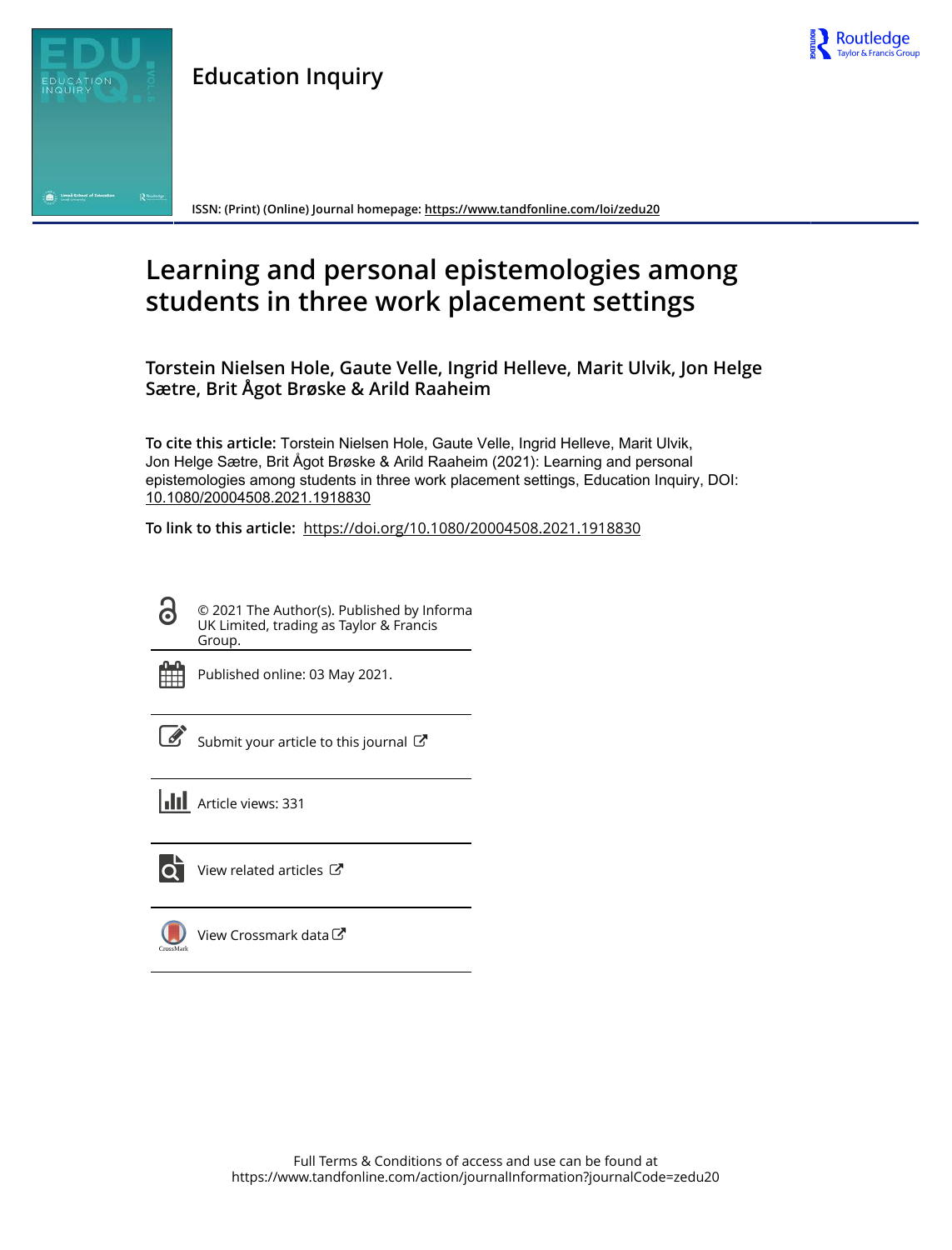## Routledae Tavlor & Francis Group

**a** OPEN ACCESS **a** Check for updates

## **Learning and personal epistemologies among students in three work placement settings**

Torst[e](#page-1-4)in Nielsen Hole D<sup>[a](#page-1-0),b</sup>, Gaute Velle<sup>[c](#page-1-2)[,d](#page-1-3)</sup>, Ingrid Helleve<sup>e</sup>, Marit Ulvik<sup>e</sup>, Jon Helge Sætre<sup>[f](#page-1-5)</sup>, Brit Ågot Brøsk[e](#page-1-4)<sup>r</sup> and Arild Raaheim **D**<sup>e</sup>

<span id="page-1-4"></span><span id="page-1-3"></span><span id="page-1-2"></span><span id="page-1-1"></span><span id="page-1-0"></span>a Department of Pedagogy, Religion and Social Studies, Western Norway University of Applied Sciences, Bergen, Norway; <sup>b</sup>Department for Learning and Knowledge, Norwegian Agency for International Cooperation and Quality Enhancement in Higher Education, Bergen, Norway; 'Department for Environment, NORCE Norwegian Research Centre AS, Bergen, Norwa; <sup>d</sup>bioCEED-Centre of Excellence in Biology Education, Department of Biological Sciences, University of Bergen, Bergen, Norway; <sup>e</sup>Department of Education, University of Bergen, Bergen, Norway; f CEMPE-Centre of Excellence in Music Performance Education, Norwegian Academy of Music, Oslo, Norway

#### <span id="page-1-5"></span>**ABSTRACT**

Recent development in policy and learning theory encourages higher education institutions to send their students out of campus and into work placements. In this paper, we report on students' engagement with various aspects of knowing through practice in work placements. We employed focus group discussions to gather students' accounts of their knowing in the three higher education programmes: Teacher Education, Aqua Medicine, and Music Performance. The students' accounts of knowing were analysed as personal epistemologies. Thereby, we aimed to focus on how enacted practices in work develop students' appraisals of knowing and subjectivities. Three prominent epistemologies were present across all three student groups: professional judgment, professional practice, and professional identity. After the work placements, the students better understand how to enact their knowledge and what knowledge to pursue further. Based on these findings, we hold that there are key educational processes that arise in the interplay between students' situated enactment of practices, knowing, and personal epistemologies through work placements, and propose a conceptual model to frame students' learning in work placements.

#### **KEYWORDS**

Work placements; higher education; practice; epsitemologies

#### **Introduction**

<span id="page-1-7"></span><span id="page-1-6"></span>In recent years, work placement learning has received renewed policy focus internationally (e.g. OECD, [2017\)](#page-19-0). Increased integration has taken place in traditional professional programmes, such as in university and hospital collaboration in health care (Kennedy et al., [2015\)](#page-19-1). In other academic disciplines, such as biology, these advances in integration between teaching in university campuses and in workplaces are salient (e.g. Parker & Morris, [2016;](#page-19-2) Trede & McEwen, [2015](#page-20-0)).

© 2021 The Author(s). Published by Informa UK Limited, trading as Taylor & Francis Group.

This is an Open Access article distributed under the terms of the Creative Commons Attribution-NonCommercial License (http:// creativecommons.org/licenses/by-nc/4.0/), which permits unrestricted non-commercial use, distribution, and reproduction in any medium, provided the original work is properly cited.

<span id="page-1-8"></span>CONTACT Torstein Nielsen Hole **۞** torstein.n.hole@gmail.com **■** Norwegian Agency for International Cooperation and Quality Enhancement in Higher Education, P.O. Box 1093, NO-5809 Bergen, NORWAY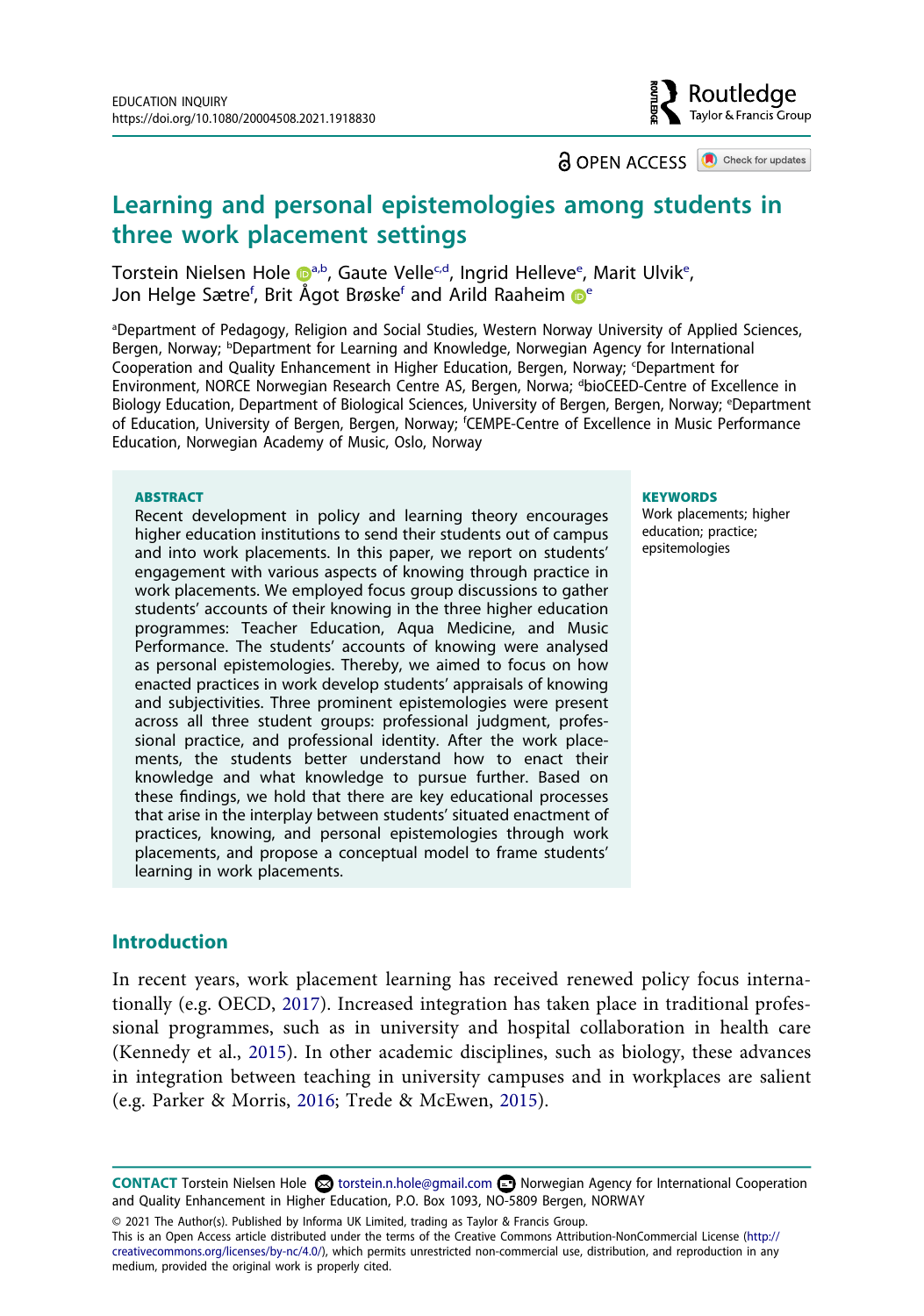#### 2  $\left(\rightarrowright)$  T. N. HOLE ET AL.

<span id="page-2-5"></span><span id="page-2-2"></span><span id="page-2-1"></span>The role of work placements to prepare students for employment (Billett, [2015\)](#page-18-0) and add to learning (Crebert, Bates, Bell, Patrick, & Cragnolini, [2004](#page-18-1)), and the unique situated contributions to their learning that can be facilitated through work placements, have garnered increasing support (Billett, [2014;](#page-18-2) Helyer, [2011](#page-19-3)). Thus, higher education institutions are seeking further avenues through which students can partake in society and work as part of their education. However, how working experiences contribute to students' learning is yet not fully understood, though several theoretical perspectives have been employed to explain these (Billett, [2017](#page-18-3)). There are myriad of experiences particular to specific workplaces, and a myriad of subjectivities that encounter them. What in particular "work experiences" contribute with across different study programmes is therefore challenging to capture in any one theoretical model.

#### <span id="page-2-3"></span>*Research question*

We examine three education programmes, Aqua Medicine (AM), Teacher Education (TE), and Music Performance Education (MPE). Particularly, we examine the way in which students within these varied programmes discuss personal epistemologies in relation to their work placements. Hence, we use the disparate programmes to better understand variations and common themes across experiences in different study programmes.

We address the following research questions: What are the students' accounts of personal epistemologies in relation to their work placement experiences? What are common themes and variations that emerges across the education programmes? Based on the results, we aim to define the core learning activities in a work placement.

## *Knowing and personal epistemologies in work placements*

<span id="page-2-7"></span><span id="page-2-4"></span>As work placements are increasingly emphasised as a general tool by which to achieve important aims for education, a general notion about knowing in conjunction with these experiences must be developed. To examine students' learning in work placements, we position our approach by drawing on practice-theory and recent advances in personal epistemologies in work. Practice-oriented theorising of learning (or knowing), has advanced that individuals learn as they engage with practices and integrate into working communities (Brown & Duguid, [1991;](#page-18-4) Lave & Wenger, [1991\)](#page-19-4). Gherardi ([2009a](#page-19-5)) argues that workplace researchers can benefit by emphasising *practice* as an analytical unit to understand workplace learning. Moving the focus to individuals' participation in practices, highlights the need to examine individuals' agency and propensity to participate (Gherardi, [2016;](#page-19-6) Hodges, [1998\)](#page-19-7). Students engage in workplace practices and engage with a wide set of knowing (Duguid, [2005](#page-18-5)). Analyses of knowing do not only involve specific techniques engaged at a particular site, but also other developments in individuals' sensibilities as they engage in and reflect on their practice (Hole, Velle, Riese, Raaheim, & Simonelli, [2018\)](#page-19-8). In other words, we wish to emphasise the contributions of individuals as they engage in situated practices.

<span id="page-2-9"></span><span id="page-2-8"></span><span id="page-2-6"></span><span id="page-2-0"></span>This analytical turn blends well with Billett's ([2009a\)](#page-18-6) advancement of *personal epistemologies* in workplace learning. Personal epistemologies are individuals' perception of learning; how they engage with knowing and how this knowing develops as they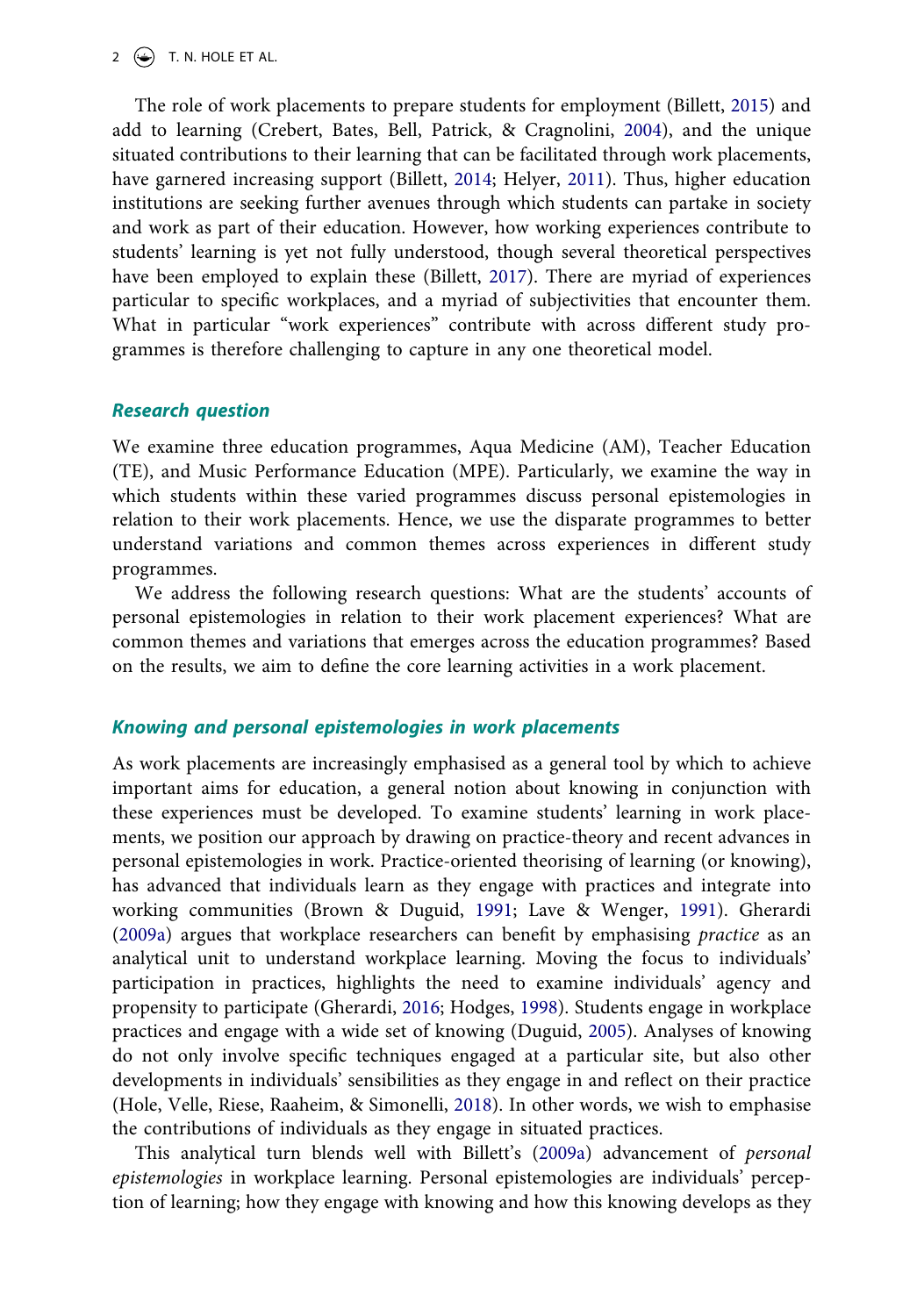<span id="page-3-0"></span>participate in various working practices. Barton and Billett ([2017](#page-18-7)) conceptualise personal epistemologies as "In essence, they comprise what individuals know, can do and value which then directs how they think, act and learn" (p. 113).

<span id="page-3-10"></span>Personal epistemologies are precipitated by practices in which they are continuously developed (Billett, [2009a](#page-18-6); Strati, [2003\)](#page-20-1). Hence, we approach personal epistemologies from a sociocultural perspective. A sociocultural approach to personal epistemologies emphasises the interplay between individual and contextual factors for individuals' appraisals of knowing, and their own role in enacting knowing (Magolda, Abes, & Torres, [2008\)](#page-19-9). We aim to capture this by emphasising a situated and emergent role of knowing, and how this can be framed by focusing on various expressions of knowing as accounted by the students.

<span id="page-3-9"></span><span id="page-3-5"></span><span id="page-3-2"></span>The notion of two co-dependent, and equally valuable dimensions of knowing can be traced to Ryle [\(2009](#page-19-10), first published 1949). Ryle finds dimensions of knowing to be expressed as knowing that a thing is (conceptual knowing) and how this thing could be used by individuals (procedural knowing). Duguid [\(2005\)](#page-18-5) maintains that procedural and conceptual knowing are emergent expressions of behaviour, and not categories of knowledge that can be contained separately. Brown and Duguid [\(2001\)](#page-18-8) claim that "research often seems to evade this contrast rather than confront it" (p. 198). They suggest that practice-oriented theories provide a way to bridge the analytical continuum between forms of knowing and individuals' personal epistemologies, which explains how individuals engage with knowledge in practices.

<span id="page-3-6"></span><span id="page-3-4"></span><span id="page-3-3"></span>Knowing in the workplace is often analysed as tacit or procedural on the one hand, and articulated, standardised or conceptual on the other (Duguid, [2005;](#page-18-5) Eraut, [2000;](#page-18-9) Gascoigne & Thornton, [2014\)](#page-19-11). These two dimensions are sometimes treated as given categories. We treat them as emergent expressions: knowing is developed, halted, and further nuanced over the course of individuals' lives, and dependent on contexts (i.e. work) with which individuals engage (Duguid, [2005;](#page-18-5) Polanyi, [1962](#page-19-12)). Students' engagement with practices in workplaces yields particular engagement with these expressions of knowing, in which students must enact complex practices and encounter knowing particular to the setting of their work placements (Billett, [2003;](#page-18-10) Lave, [1996\)](#page-19-13).

<span id="page-3-11"></span><span id="page-3-8"></span><span id="page-3-1"></span>Finally, accounts of students' participation in work placement practices need to account for individuals' volition to engage with these working practices, and whether individuals transform practices rather than conform to existing practices as a matter of course (Gherardi, [2009a\)](#page-19-5). As outlined by several sociocultural theorists (e.g. Rogoff, [1995](#page-19-14); Wertsch, [1998](#page-20-2)), individuals' engagement with knowing in practices depends on social and historical underpinnings, which determine the individuals' propensities to pursue actions and working knowledge, and which we conceptualise as individuals' dispositions (Prawat, [1989](#page-19-15)).

#### <span id="page-3-7"></span>**Context**

The included education programmes offer varying types of work placements to their students. The three settings are defined professions, with long-standing academic antecedents (i.e. scholarly work upon which curriculum is based) and were chosen to provide a multifaceted perspective of students' engagement with workplace practices.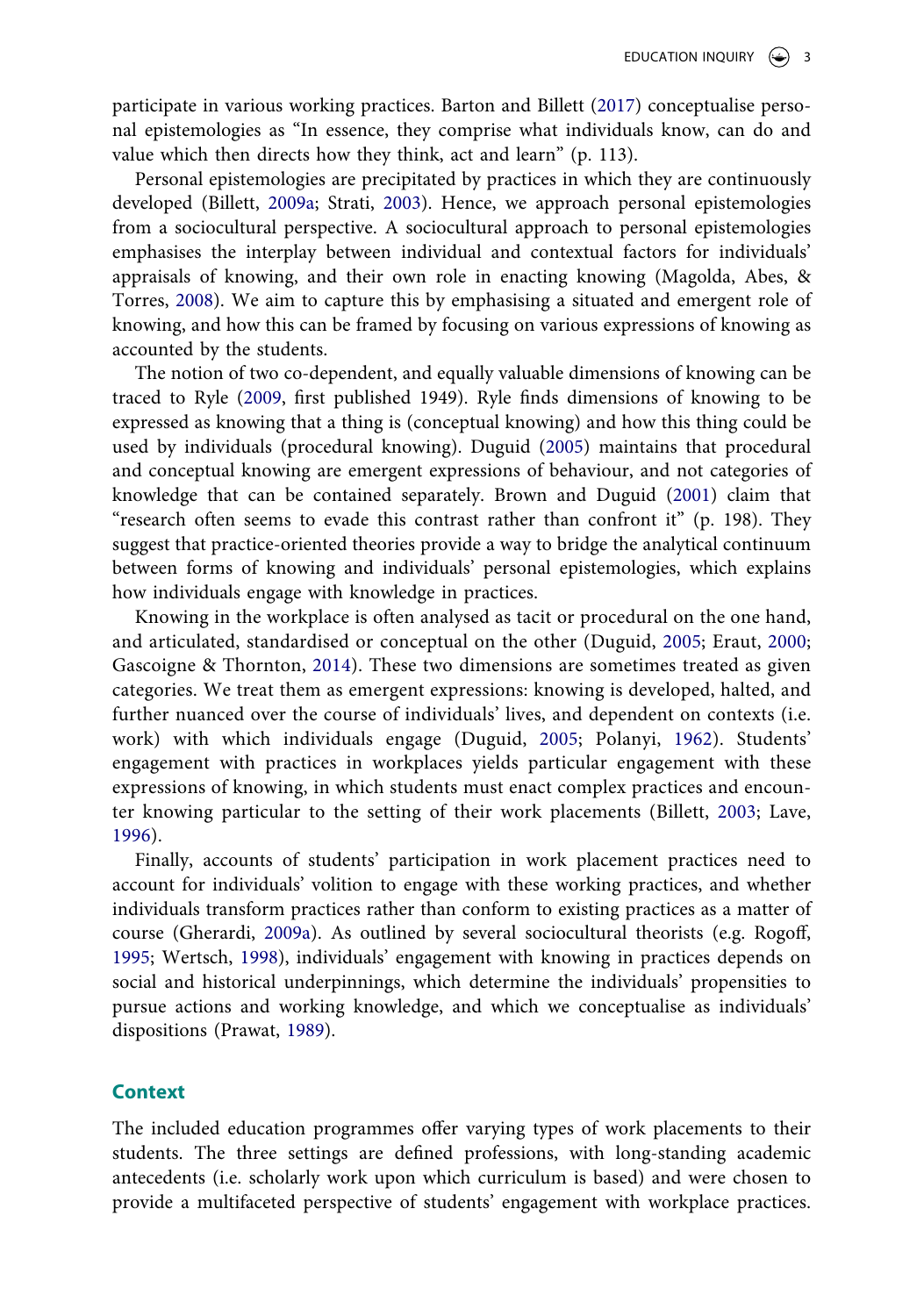$4 \quad \Leftrightarrow$  T. N. HOLE ET AL.

Also, the work placements were selected since they are similar in form: the learning outcomes are pre-defined, and the students receive guidance by a host. Otherwise, the work placement is not systematically controlled.

<span id="page-4-1"></span><span id="page-4-0"></span>Research of individual work placement settings incorporated in the present study are available for MPE (Brøske & Saetre, [2017](#page-18-11)) and TE (Ulvik, Helleve, & Smith, [2018](#page-20-3)). Brøske and Saetre ([2017\)](#page-18-11) focus on the role of societal integration in MPE. Ulvik et al. ([2018\)](#page-20-3) focus on the dichotomous perception of learning between working and campus settings in TE. No previous research on the AM focus group has been conducted. In the present study, we focus on iterations of knowing as personal epistemologies as they emerge in work placements in the various programmes.

## *Music Performance Education*

MPE is organised as a four-year bachelor programme and an optional two-year master programme at the Norwegian Academy of Music, an artistic and academic university college in Oslo, Norway. The master programme offers a range of work placements, of which two are included here. One is a week-long *multi-activity project* carried out collaboratively by students and teachers and a range of partners in a Norwegian municipality. The project entails planning and giving concerts for new audiences in a variety of venues and is based on a high degree of collaboration with local musicians, children, and teachers. The second work placement, the *professional orchestra* placement programme, is an elective master course for which students apply based on an audition. Over a period of two years, students participate as orchestra musicians in professional orchestras during twelve week-long rehearsal and concert projects. Each student is appointed a supervisor from the orchestra, which normally is one of the orchestra musicians. While MPE offers a work placement in an orchestra and in a municipality collaboration, their emphasis is towards a performance and collaboration with the public, which contrasts to the focus of the traditional education.

## *Aqua Medicine*

The profession programme in AM is a five-year integrated master programme at the University of Bergen, Norway. The curriculum of the AM programme is similar to the curriculum of a disciplinary biology programme, but with an emphasis on aqua medicine. The programme provides training in diagnosis, prevention, and treatment of illness and injuries in aquatic organisms, and especially on farmed fish. Upon completion of the programme, the students can apply for the title of Aqua Medicine Biologist. An Aqua Medicine Biologist has prescription rights to treat and handle aquatic organisms. The programme includes two work placement periods of 15 and 12 days, primarily in fish farms. During the first placement, the students work in an aquaculture farm in order to familiarise themselves with aqua culture work. During the second placement, they work as Aqua Medicine Biologists, with emphasis on fish health diagnostics. The AM work placements focuses on the complexities of assessment of fish health and the myriad of stakeholders that AM biologists engage with during their work. The work placements are assessed by attendance and one graded written report.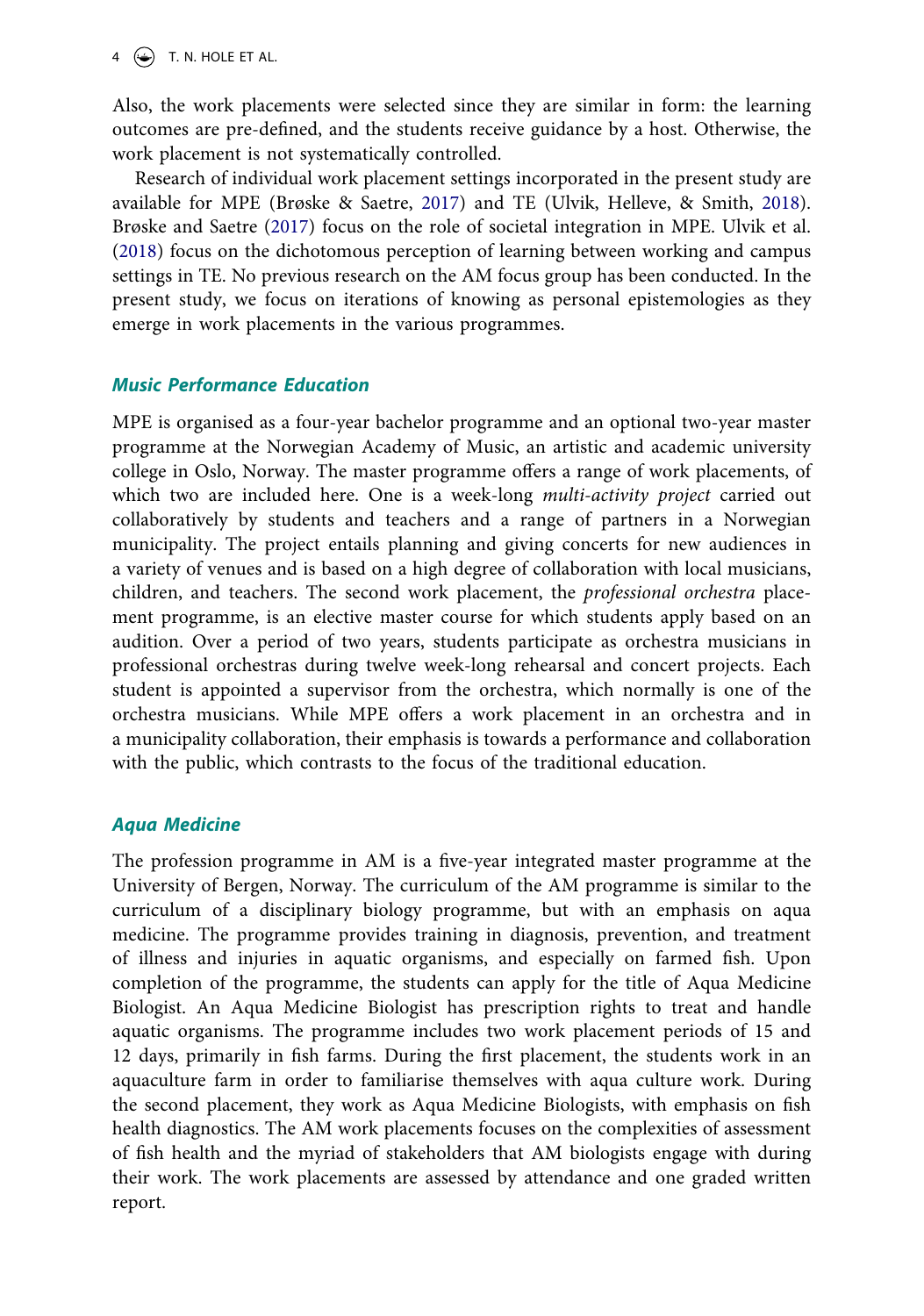#### *Teacher education*

TE is represented by three university-based secondary school teacher education programmes at the University of Bergen, Norway. The educations include a five-year integrated programme that leads to a master's degree and two one-year postgraduate programmes for academic and vocational teaching. There are some variations among the programmes, and they all include two seven- to eight weeks' periods of work placement. In the placements, TE focuses on the enaction and planning of teaching, classroom leadership and interaction with students. The teacher students most often have two supervisors selected by the school. Norwegian teacher education is regulated through a national framework. In work placements, there are no demands related to content or mentoring, except a fixed duration, and with a pass or no pass assessment. Work placements are mandatory components of TE, and the students do not receive academic credit points for this part of the programme.

## **Methods**

<span id="page-5-1"></span>We wish to highlight emergent themes that explain students' experiences of their own learning across and between educational programmes. By making visible the accounts that emerges from these programmes, we invariably must analyse our findings through a broad lens. The students' appraisals of knowing, practices, and learning were captured through focus group discussions. Brinkmann [\(2007\)](#page-18-12) has advanced that interviews can increase focus on epistemic content to garner more information about learning from participants. Thus, asking students to narrate an activity is not necessarily sufficient to grasp the information they have to offer. Rather, the discussions enable students to discern knowing as it relates to their experiences. By facilitating the opportunity for student groups to narrate their personal epistemologies, they situate themselves in their work and how it affects their knowing. It also affords the participants a chance to contrast their own experiences with other students. Focus groups were selected because the students share a collective set of experiences which they can discuss in relation to each other. As pointed out by Wilkinson ([2016\)](#page-20-4), it is possible to draw findings from the way in which students present themselves to each other. For instance, one student might contrast their work placement learning with campus-based learning. Other students might find merit in these sentiments, but also feel the need to highlight the ways in which their learning at campus prepared them for their work placements, thus providing increased nuance to their accounts of their learning. This approach also carries the potential weakness that vocal participants in the discussion can lead other participants, this requires some probing by discussion leaders to somewhat mitigate.

<span id="page-5-2"></span><span id="page-5-0"></span>Following recommendations given by Barbour and Kitzinger [\(1999](#page-18-13)), the group discussions were centred on core themes with supporting questions aimed to foster students' independent discussions. The focal discussion themes were common for all three education programmes and were constructed through meetings between the authors. The themes were constructed to ensure discussions about personal epistemologies, and the students' engagement with workplace practices. Three principal discussion themes were selected: (i) the characteristics of learning at a workplace, as opposed to a campus setting; (ii) a characterisation of activity during the work placements; and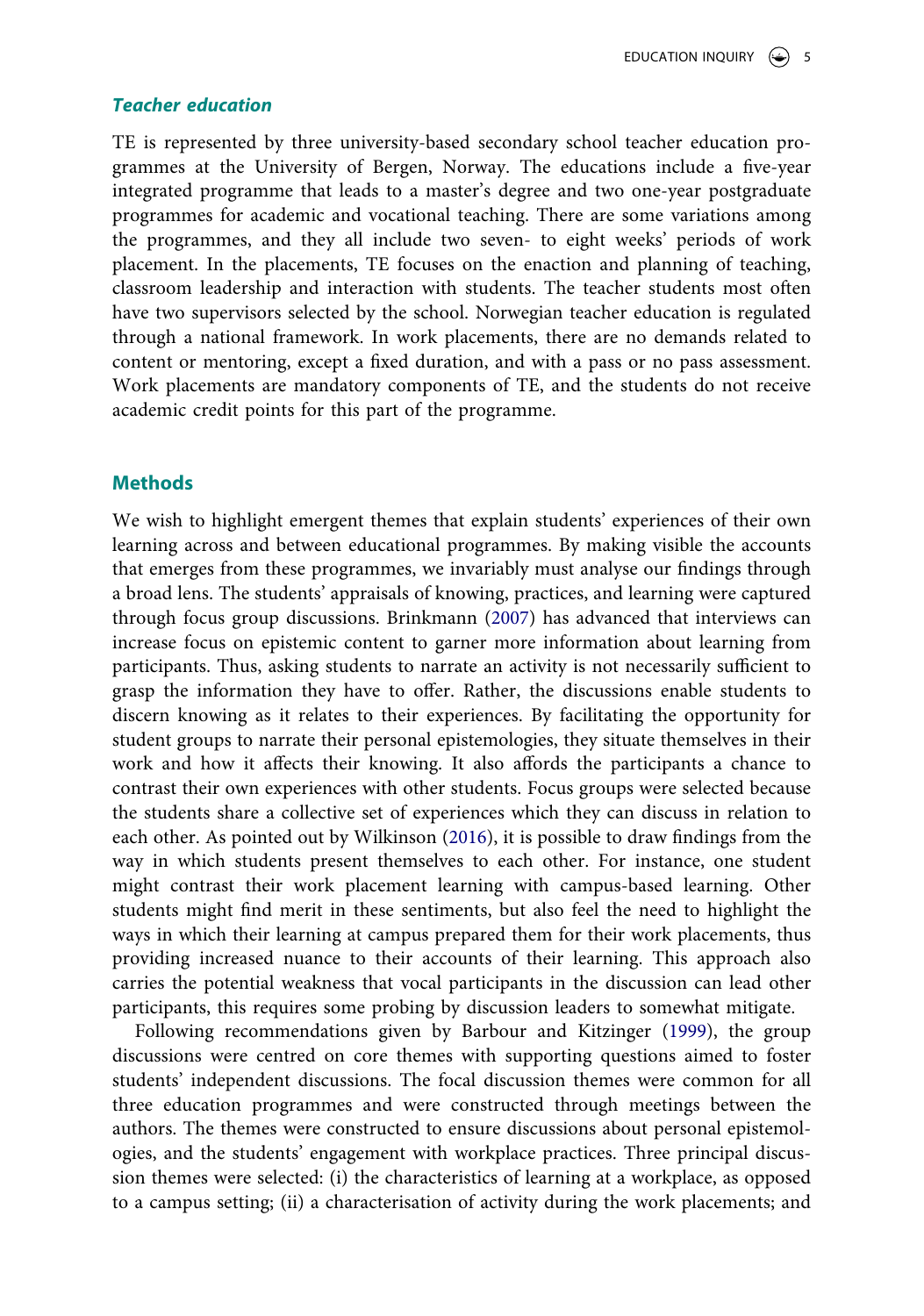(iii) learning outcomes in the work placements in general terms (i.e. the students gave accounts of concrete learning experiences and how they manifested). By highlighting these different aspects of learning we aimed to gather accounts of the students' appraisal of their own learning and thereby address the research question. The students were informed of our aim to understand their conceptions of learning in conjunction with their work placement experiences.

The themes were divided into sub-questions. Probing questions were asked to clarify and further pursue themes that were raised by the students (e.g. "Tell me more about holding fish, how do you do that?"). To ensure that the correct meaning was captured, the students' utterances were repeated for validation (e.g. "So you think learning in the workplace is different because you encounter weather?"; "Just to make sure that we have the correct meaning, you think that learning in workplaces are different from learning at campus?").

No personal data was stored and after a review by Norwegian Centre for Research Data (NSD) no formal application for data storage was required.

## *Selection and procedure*

The participants consisted of nine Music Performance students (one orchestra interview and one multi-activity project interview), six fish health students (one interview) and 21 teacher students (one integrated teacher education-, and two post graduate student interviews) for a total of six focus groups. The participants were recruited through self-selection by approaching students in each study programme and inviting participants who had completed their work placements. The students were asked to collaborate in a project about learning in work placements. The students were informed that the discussions would be anonymised at the outset. The discussions consisted of one moderator in each group (three moderators) in the Teacher Education programme and two moderators in Music Performance and Aqua Medicine programmes interviews. When two moderators were present, one had the principal role of facilitating the discussion, while the second moderator observed and ensured that all items of the discussion themes were covered. Each interview took approximately one hour and was transcribed verbatim for analysis. In cases where individual moderators conducted interviews, the disciplinary group performed the initial analysis in concert, before disseminating the results to the larger cross-disciplinary group.

#### *Analysis*

<span id="page-6-0"></span>The students' discussions were initially disseminated through presentations among the authors to discern the students' accounts of their learning. We then employed a variant of constant comparison analysis, in which themes relevant across all interviews were selected iteratively. This method is recommended for focus group research that focuses on specific themes and the shared experience among several participants (Onwuegbuzie, Dickinson, Leech, & Zoran, [2009\)](#page-19-16). The relevant themes emerged as we selected the following instances of expressions of knowing: (i) knowing that is developed in-situ, and sequential sets of knowing, which is procedural, (ii) knowing that is propositional or conceptual, and concerned with overarching principles, and (iii)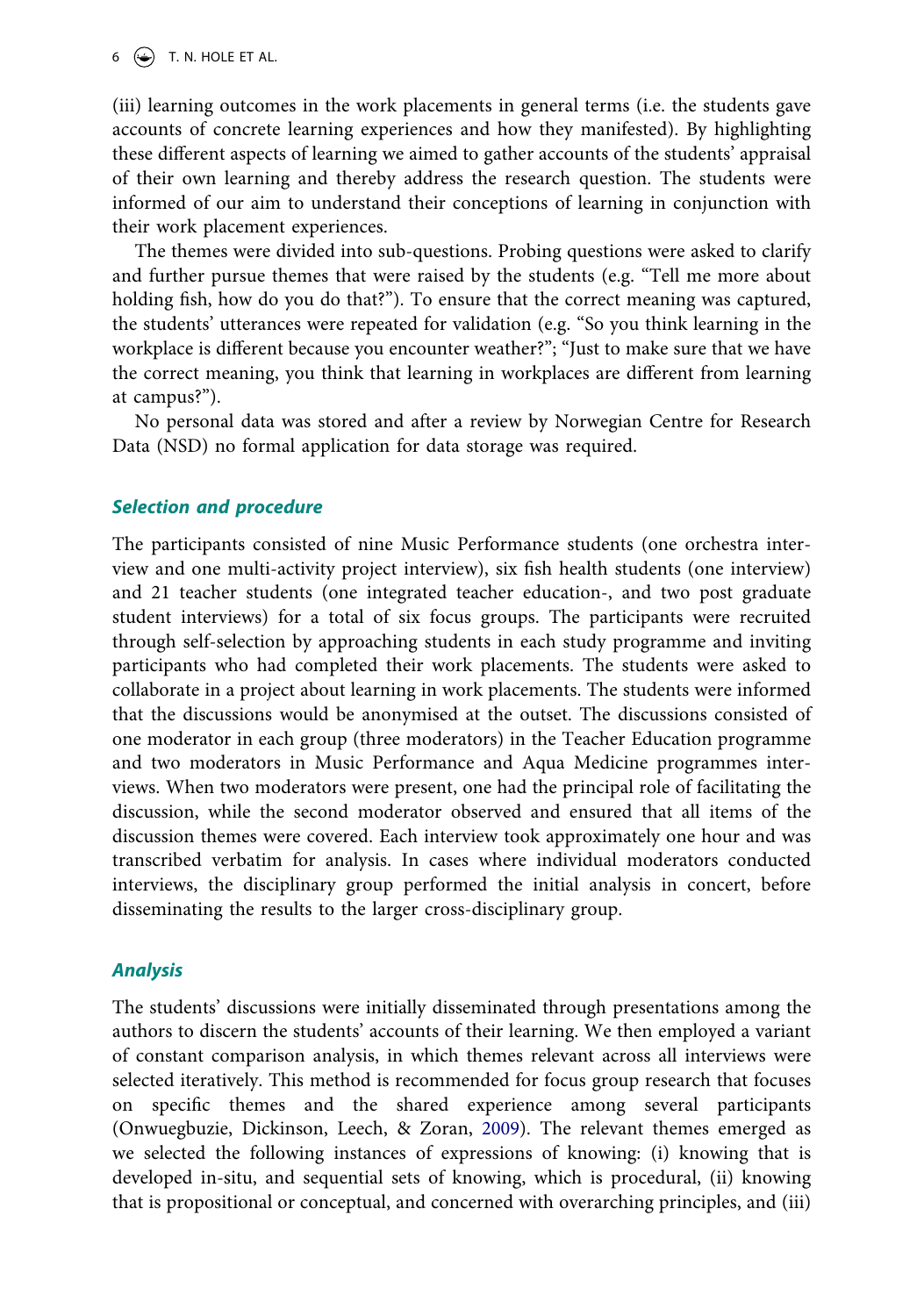students' dispositions (e.g. values and subjectivity) as students relate them to work placements.

<span id="page-7-0"></span>These three instances are inspired by Billett's ([2001\)](#page-18-14) outline of workplace learning. For example, the students' accounts of a particular situation could express procedural knowing through students' account of their enactment of a particular task, and dispositions when students discuss their motivations to engage in the particular task.

<span id="page-7-2"></span>The strength of this analytical approach is the emphasis and legitimisation of diverse expressions of knowing, and how these expressions are continuously enacted through work and individuals' life histories. The approach also attends to criticism of sociocultural and cognitive theory to overly focus on either individuals or the social context in which individuals act (Hodkinson, Biesta, & James, [2008](#page-19-17)). By examining individuals' accounts of knowing as they come to engage in workplace practices, we aim to capture the intersection between individuals' thinking and their development in particular contexts (i.e. work placements). The instances were selected using NVivo qualitative data analysis software (Version 12.1.2.256), and the instances were then reviewed and discussed among the authors to ensure that they represent the findings.

## **Findings**

Our analysis revealed three prominent themes in the students' epistemological accounts: (i) professional judgment; (ii), professional practice; and (iii) professional identity. All three derive from individuals' engagement (or willingness to engage) with workplace experiences. These themes are related to personal epistemologies as they explain students' perspectives on their learning process in work placements. The themes are presented and further discussed below. All excerpts are our translation from Norwegian to English.

#### *Professional judgment*

<span id="page-7-1"></span>Being afforded access to tasks with a real chance of failure has long been held to be a prominent feature of work placements, and is often portrayed as a stark contrast to campus-based activities that may seem contrived (e.g. Costley, [2011](#page-18-15); Grossman et al., [2009](#page-19-18)). The students in all three programmes mirror this sentiment. However, it is offered here not merely as an experience, but as an experience that inform students' personal epistemologies and in turn their judgment towards future work. Thus, being afforded the potential to fail seemed to accord the students with a sense of the value of failure for their own learning, and a sense of actions needed to mitigate and handle difficult situations appropriately in the future. Also, when failing has momentous consequences, the students adopt a sense of responsibility that can have a positive influence on learning.

#### *Musicians striking the right (and sometimes wrong) note*

The multi-activity project was perceived by the Music Performance students as a project consisting of several varied activities, in which they are given a great deal of freedom and responsibility. They were involved in many artistic productions within a short period and aimed at the same time at high artistic quality. The students perceive this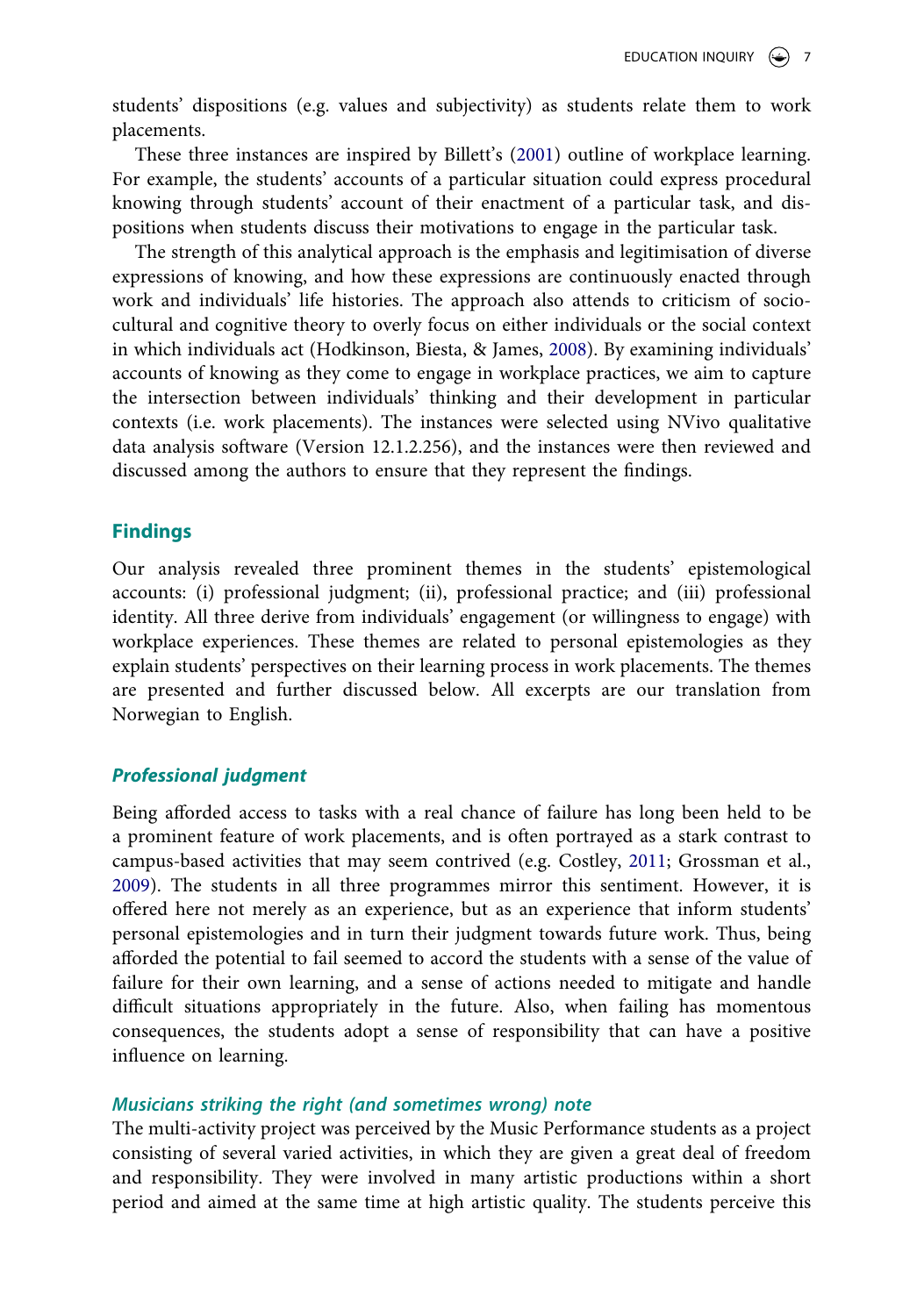$8 \quad (*)$  T. N. HOLE ET AL.

particular combination as highly relevant to their development as musicians, because they believe this is how performances for an audience works.

I have gathered that the concert is about the music and playing together. Especially the times you play with the locals, and they were really happy that we were there. [It's about] making a good show. And it wasn't about [me], but about the band's performance for the audience. The entire scene is connected. You forget that it is theatre, it is sound, lights. Everything is supposed to work to make a good show. If I play the wrong notes I can't go around being disgruntled.

As illustrated in the excerpt, participating in a variety of unfamiliar practices in the multi-activity project, such as teaching, collaborating with children, and amateurs or improvising, is experienced as a high-risk endeavour. The multi-activity project constitutes a distinct practice context in that it includes the complex and high-risk features of professional practice. Yet, it is embedded in an educational setting, as students have lower expectations than employed musicians.

## *Alone in the fjords*

The Aqua Medicine students seem to have encountered specific challenges pertaining to their location in Norwegian fjords as a sole professional far away from the University and fellow professionals. The students also gave accounts that indicated a novel enactment of procedures related to diagnosis of fish diseases and injuries. For instance, some symptoms might not be as clear in the field as it was during lectures or demonstrations at campus.

Much of what is presented during teaching sessions is the ideal portrait. A professor can present on a blackboard and, in a way optimize all factors. It is something completely different when you're standing out there and it is blowing 22 m/s and it is snowing sideways.

Engagement with work placement complexities expanded the students' conceptions about sickness and symptoms. Further, as these experiences pertained to enterprises' success, the activities became more important. One student explained these issues in the following way:

[They] are responsible if it goes to hell, it was twenty against one. So, you need to have some balls too, you have to be able to put people in their place, for this is a company that is contracted to perform a specific job. They are assessed on how much time they use. On a treatment for example. Because time is money.

Here, the student emphasised the monetary pressures in enacting Aqua Medicine, a pressure that is perceived to increase by the prospect of making decisions alone and quickly.

## *Teacher students and authority*

It was great to just be able to be alone in the classroom. To try to do exactly what I wanted, I had the authority. The other authority [supervisor] wasn't in the classroom. I was responsible for everything, everything I put forward.

As the above quote suggests, the teacher students emphasised the importance of being autonomously responsible for a class. In being left alone with no external supervision,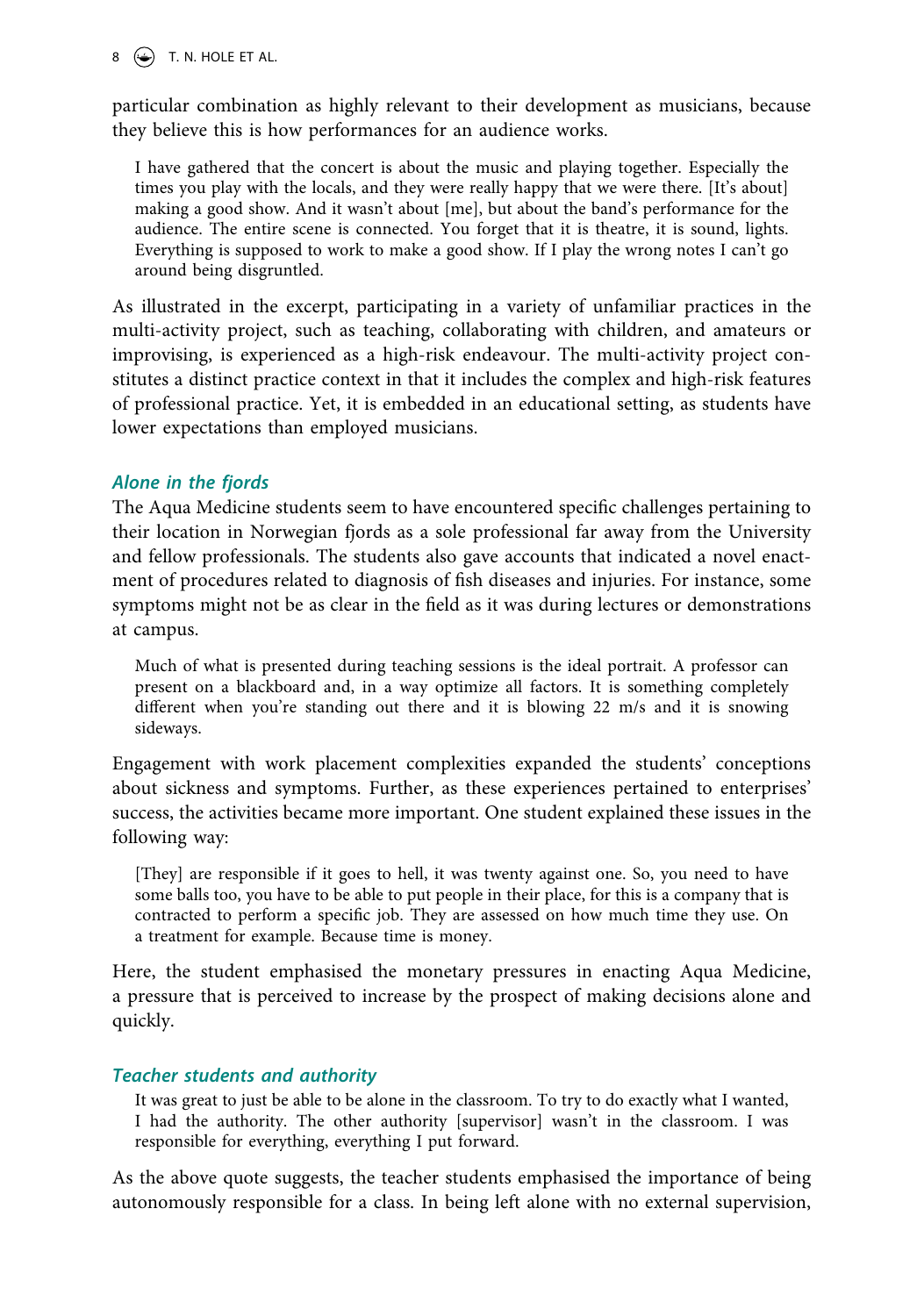students were afforded a sense of freedom to conduct themselves as they saw fit. Other students interjected with the apprehension they experienced at the prospect of exercising authority to discipline students, or otherwise behaving as a teacher.

I got to experience situations where I got some exercise in talking with people in the hallway. And that was things I was very nervous about, taking the step to point at a guy: "YOU are coming out into the hallway", or something like that. I thought that was really great, at least that I was allowed to test out such things.

The situation above indicates that the student found coming to grips with confrontational situations valuable. "Talking in the hallway" refers to removing the students from regular lectures to discuss their behaviour. Being nervous about implementing the steps also underscores the level of risk the student perceived in the situation. That is, the potential of failing to exercise authority in the classroom.

## *Professional practice*

Professional practice can encompass the procedures by which work is enacted. However, professional practice refer to tasks that are encountered by students, and can take procedural, conceptual and dispositional dimensions. Routines can be continuously repeated every day or only intermittently. Ryle ([2009\)](#page-19-10) emphasised how the enactment of procedures (knowing how), such as routines, emerges in concert with conceptual knowing (knowing what). Thus, procedures are analytical, and routines can encompass various elements of knowing as they are enacted by students. As the students have taken part in practices in work they have come to develop and appreciate knowing (i.e. their personal epistemology) related to various practices (Hole et al., [2018](#page-19-8)). Additionally, the students detail in length the relationship between these routines to their conceptualisations of learning. This is particularly true when students engage in routines in the context of supervision and discussions regarding their own knowing (Gherardi, [2009b](#page-19-19)).

#### <span id="page-9-0"></span>*Performing music*

I would like to learn more about how to act in an orchestra or how I better can attach myself to other instruments. And when am I supposed to listen to the second oboe? And how in the world am I supposed to listen to the second oboe, which sits all the way over there? There is no focus on that in a school orchestra.

As illustrated in the above excerpt, rehearsing and performing a repertoire in a professional orchestra setting constitutes the core procedural knowing the students encounter in the orchestra placement programme. The students describe how they learn ways of listening, ways of watching, and of acting in the orchestra. In the orchestra, the students receive less direct feedback from supervisors, and is according to the students more a matter of learning by doing by having to "pick up things" according to the students. This entails identifying and listening to specific instruments in order to play on time, learning to count, experiencing the need for clear musical communication, and "how to *be* in the orchestra". These ways of learning are a result of students engaging with practices, and as being enculturated in a specific professional orchestra circumstance. The orchestra offers the students a range of tools to understand orchestra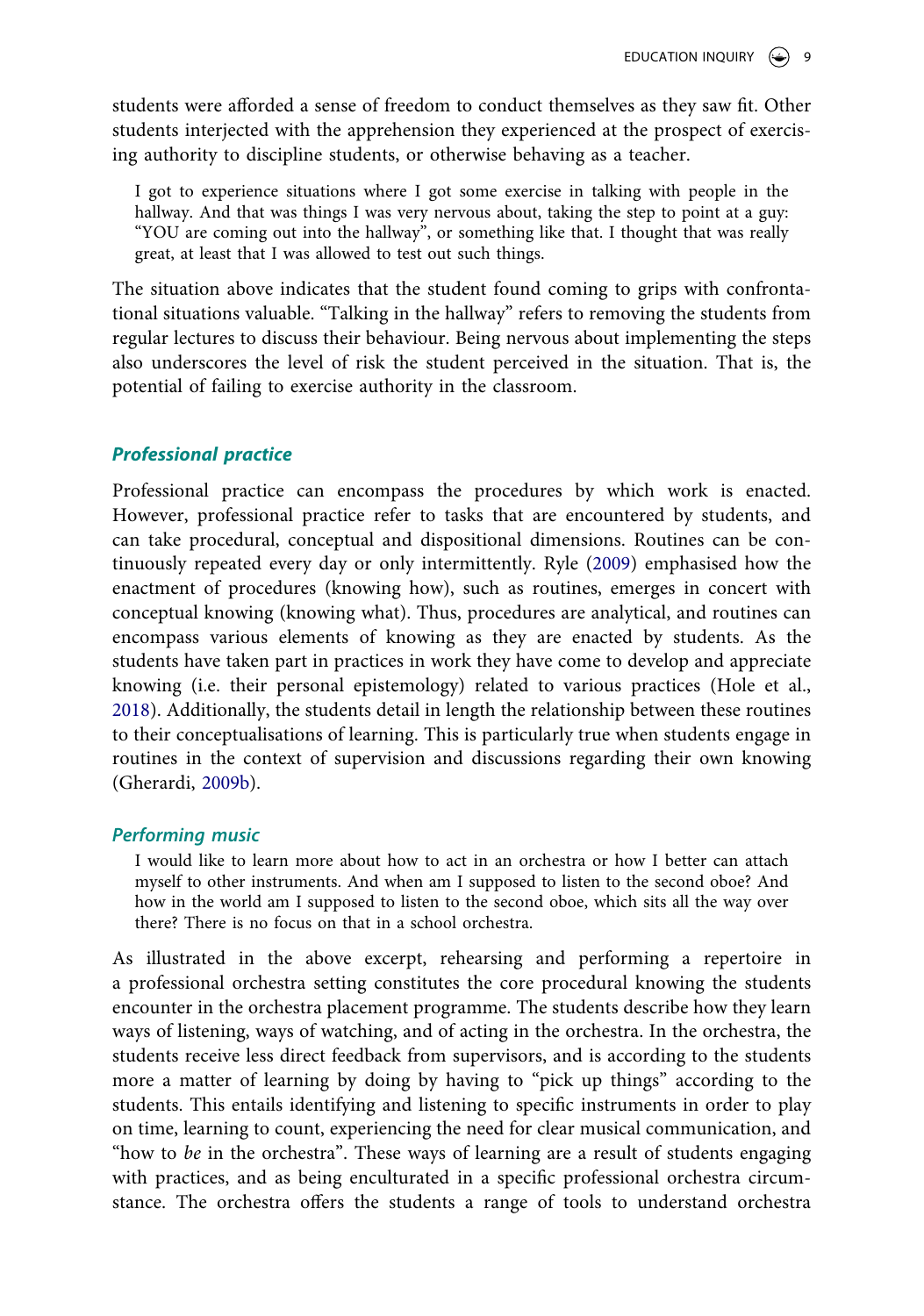10  $\left(\rightarrow\right)$  T. N. HOLE ET AL.

playing and acting. According to the students, a main difference between the professional- and school orchestras is the higher musical level of the former. This level demands serious and focused practicing of the orchestra repertoire.

#### *Measuring fish*

The Aqua Medicine profession students described their engagement with procedural knowing initially to consist of fish-handling skills. This was particularly salient when working with fish farmers, as opposed to their work with fully trained Aqua Medicine professionals. Their engagement included being able to hold the fish, where the hands needed careful placement to prevent the fish from slipping. As one student iterated:

Coming out on a facility as an Aqua Medicine Biologist, and never having handled trout, then you make a fool out of yourself.

The students also worked on the routine maintenance of the fish farm. This routine was performed in cooperation with an aquaculture farmer and consisted of weighing, cleaning, and transferring fish. These routine tasks consisted of different procedures from the ones the students had engaged with prior to their work placement. The students also described fish farmers' extensive knowing when observing fish movements in the fish pen and other tacit knowing, which enabled them to detect diseases and injuries quicker than the students. The students emphasised how these routine tasks were equally important to master as the more specialised knowing used by Aqua Medicine Biologists.

#### *Enacting and maintaining lessons*

The teacher students are learning a profession that they have observed for years in the classroom. They have several conceptions concerning what teachers do in a classroom. However, the teacher students describe that while they as pupils witnessed what took place at "the stage", they were as teacher students allowed backstage and became aware of teachers' responsibilities outside the classroom. They furthermore encountered a bodily and emotional experience of teaching and understood how complex and time consuming it can be.

I was really surprised over how much time we used. Both for preparations, to conduct the lessons, but not least on conversations after lessons, which, in a way, I benefited most from.

The teacher students also discussed the varying degrees of participation offered to them by the schools they attended during the work placement. They appreciated having supervisors that gave them some advice, and who also encouraged them to try out their own ideas. Moreover, they enjoyed being included in the staff and engage in knowing embedded in the professional community in an informal way. The teacher students' access to procedural knowing varied. Some were left to their own trial and error. Others were invited into a dialogue or told more specifically what to do.

#### *Professional identity*

<span id="page-10-0"></span>Dispositions have come to take a more prominent role in understanding workplace settings and learning (Hodkinson & Hodkinson, [2004](#page-19-20)). This is also reflected in the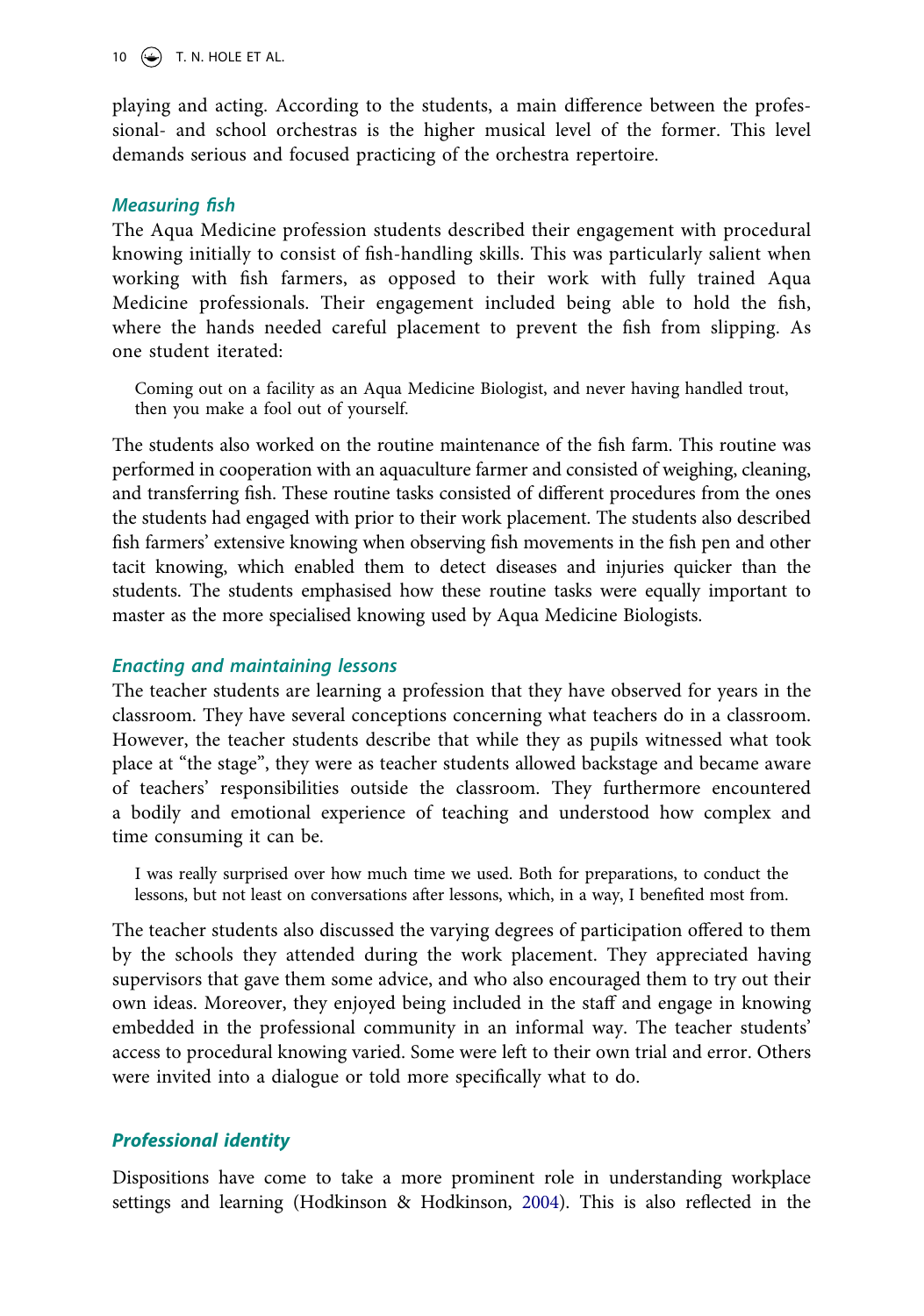students' accounts of their learning in workplace settings. Rogoff's ([1995](#page-19-14)) emphasis of participatory appropriation, meaning individuals' willingness to change to accommodate new routines and willingness to engage with the work presented to them, further describes the importance of dispositions to workplace learning. Identity permeates all the students' accounts, both in terms of their backgrounds when engaging with new settings (i.e. practices), or willingness to solve challenges and use effort in their work (Billett, [2004](#page-18-16)).

## <span id="page-11-0"></span>*Integrating audiences in performances*

In the multi-activity project and in the professional orchestra placement programme, the students enacted conceptual knowing by stimulating discursive understanding of Music Performance in professional settings. Both groups believed that this is not taken sufficiently care of in campus settings. Both groups also find supervision and feedback (from teachers, peers, or experienced musicians) the most important factor stimulating learning in work placements. The high degree of collaboration and reflection in the multi-activity project is a central part of the students' positive experience. Central learning experiences, such as the shift of focus from individual students to the music, audience, and other issues, seem to emanate from to the network of social relations at play in the multi-activity project.

I've been there a whole week, and everything was focused towards including, talking, trying to convey. So, I will take that with me into other projects. Not taking people on stage with me or take people with me home, but the focus from now on, after this project, will be directed towards those listening to me.

Thus, social practices seem to be central to students' learning in the project, not least from their peers and from "new audiences". The collaborative and reflective approaches seem to be a key factor in making these learning experiences explicit. The orchestra programme students also find supervision and feedback important, and they describe a context in which this happens both in less formal ways and less frequently. For instance, the students identify feedback from experienced fellow musicians (mainly individual feedback from the person "next to me") as a highly valuable way of learning in orchestra practices. These statements give a hint of the strengths of the social mechanisms at play in these rather different social contexts of the multi-activity project and the professional orchestra.

The multi-activity project seems to have brought on a range of questions about the role and tasks of the students as future musicians, about music itself, of working as a portfolio musician, and of "expanding the frames". Since the students start to question reasons for becoming a musician and what kind of musician they want to be, there is an epistemological shift in focus from simply gaining expertise in their respective instruments. In comparison, the orchestra students highlight the importance of having a chance to understand the orchestra practice of networking and of finding a "way into" the orchestra. In these learning experiences, the students are enculturated in a professional orchestra practice, with codes, procedures, musical, and bodily actions, and spoken statements and feedback.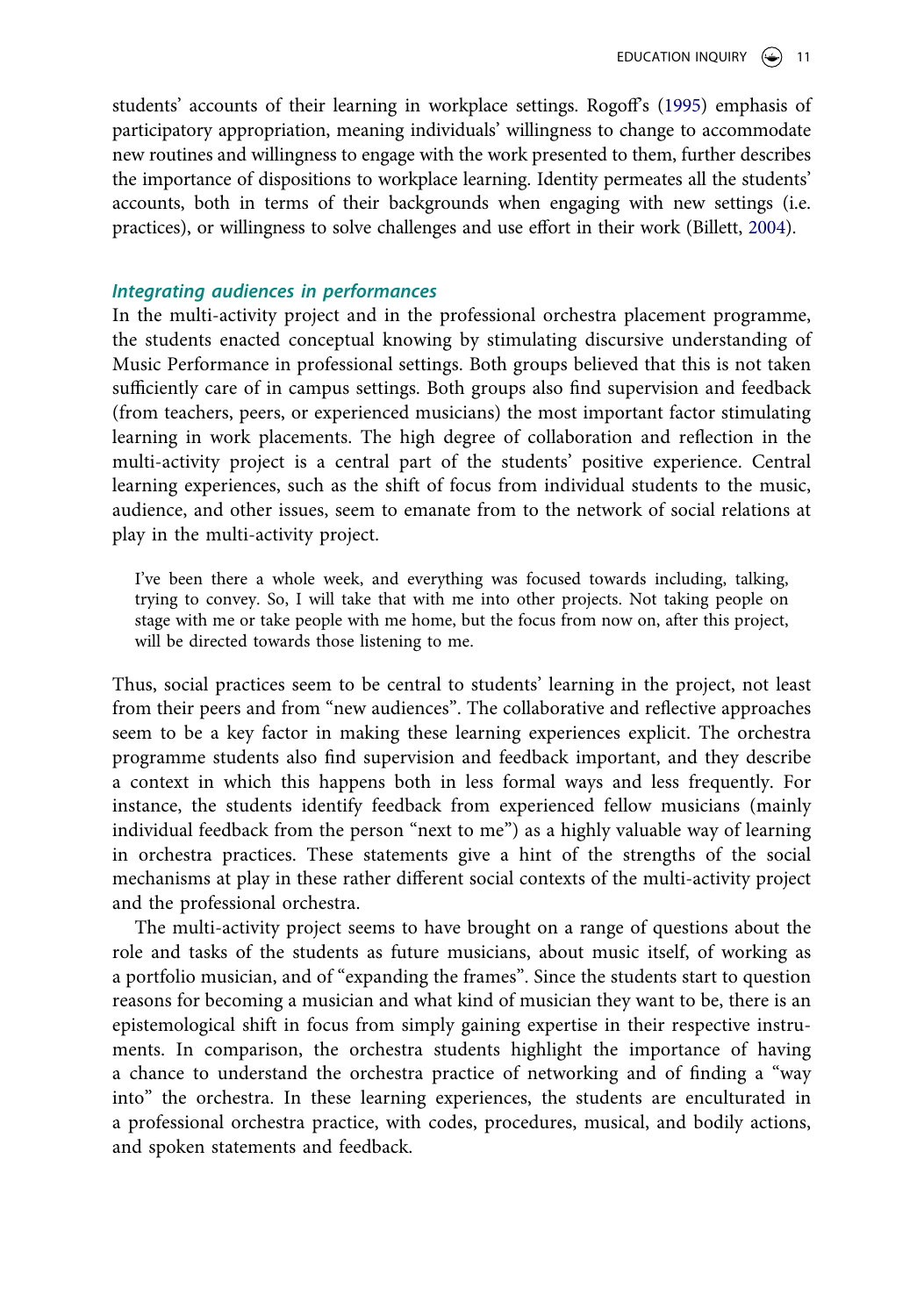## *Fish farming: a matter of geography*

The Aqua Medicine students came to develop their sensibilities about how to approach their work as Aqua Medicine Biologists. First, in terms of the cultures the practices they encountered were perceived to derive from. Second, in terms of their individual subjectivity (i.e. values and assumptions) when they encountered work. One student described his engagement with the working practices in terms of backgrounds. According to this student, fish farming originates in Northern- and Western Norway, whereas as an Eastern Norwegian, he had no underpinning cultural framework to understanding the Aqua Medicine work. Another student iterated that "It is no secret that many of those who work as fish health professionals in Norway come from Northern- or Western Norway".

The students also emphasised the relationship between their enactment of their knowing and their identity as Aqua Medicine Biologists. This was determined by the students' emphasis on how they imagined the fish farm workers' derision of Aqua Medicine Biologists who could not handle living fish:

How should they take me seriously if I cannot even handle the fish? Well, to be able to help them throw the net and to collect fish and feed the fish and do these sorts of things. Well, it is a bit stupid to just stand and look like some idiot, you have to contribute.

These are the students' expressions of values they perceive in the Aqua Medicine profession, and as they have encountered them in their work placements. The students at some level negotiated how they would act in contentious situations. One student gave an account of a supervisor Aqua Medicine Biologist being confronted by several fish farmers who disagreed strongly against their pharmaceutical recommendations. The Aqua Medicine Biologist was confronted with farmers who could potentially lose large profits. This illustrates the effort sometimes required to act appropriately as an Aqua Medicine Biologist despite local pressures. It also intersects with interests of the local community (i.e. the workplace), professional standings of fish farmers in general, and students' sensibilities about the role of values and willingness to actively maintain their own values.

#### *Moving from student to teacher*

The teacher students seemed to develop an initial understanding of themselves as teachers through the work placement. They emphasised that it was important to access the professional community and learn more about teachers' overall responsibilities. Further, they engaged in a broader understanding of what it implies to be a teacher, such as the complexities of the work and the many roles that teachers simultaneously have to assume when encountering students, colleagues, or supervisors. Thus, teacher students in work placements seemed to consider the extent to which they are suited for teaching and what kind of teachers they want to become. The teacher students had different preferences related to freedom and responsibilities. Still, they shared the wish for some kind of autonomy to enact teaching practices and thereby evolve their understandings of themselves as teachers.

Teacher students have a preconception of teaching based on curriculum literature, lectures, and observations. In work placements, they develop an emotional- and experience-based conception of their role. Literature and scientific concepts also became more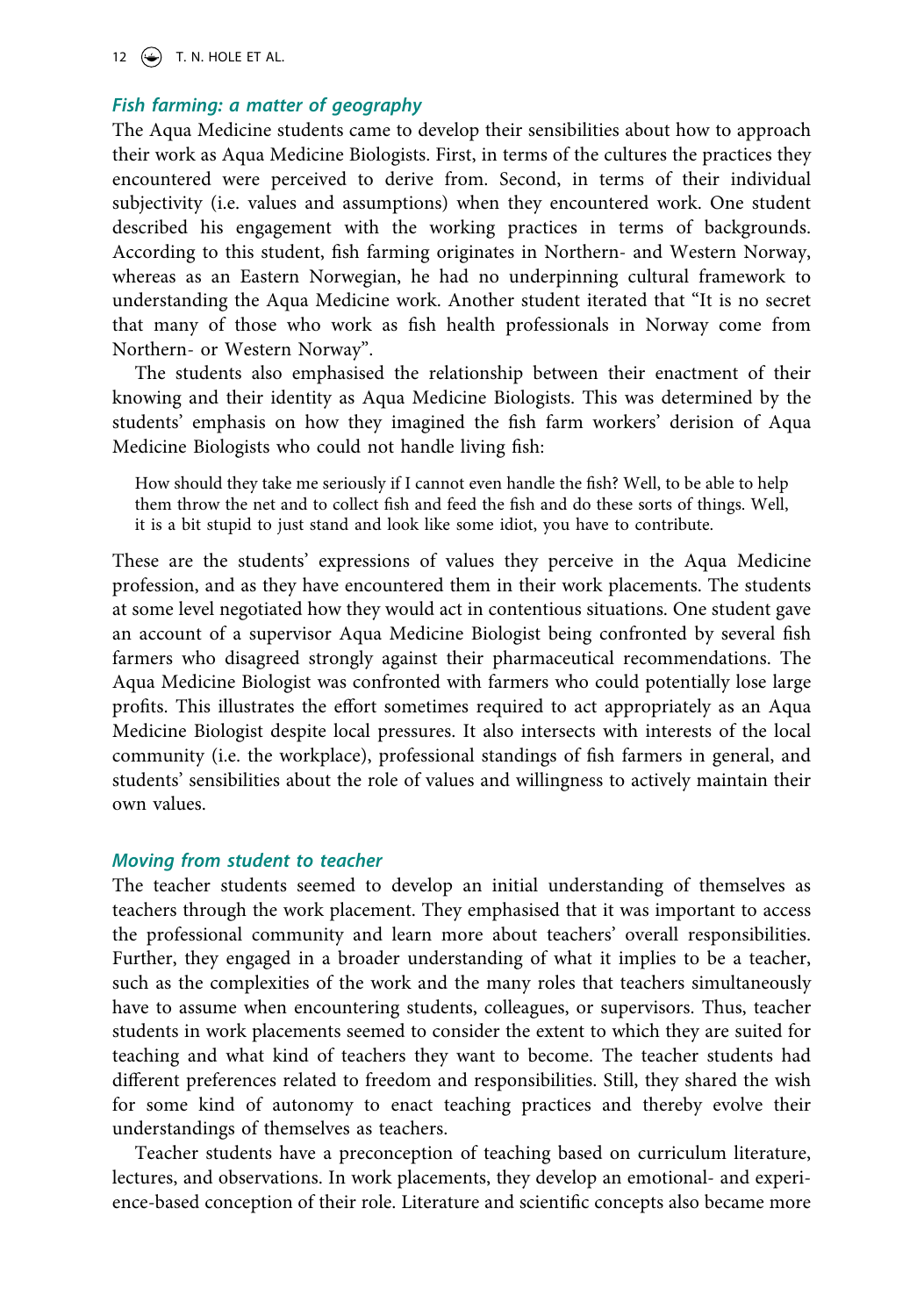meaningful and they saw how it might contribute with a critical view of their own practices. Some teacher students iterated that their workplace experiences made them more interested in reading scholarly literature or made them to shed light upon previous experiences. When it comes to curriculum literature, the students indicated that their work placement experience was not aimed at connecting learning at campus with learning during work placements. Several students indicated that work placements and the university coursework emerged as two separate epistemologies. For instance, one student iterated that:

It was weird having a university teacher who said: "don't just read the syllabus, there is so much more out there". And then I had a school [workplace] supervisor who says: "stick to the curriculum, that's what the students learn, and that's what they use".

The excerpt illustrates a conflicting view offered by university teachers and workplace teachers to the student. In this instance, the student did not reach a conclusion as to what view she preferred. However, the participation in teaching practices offered the student an insight into the thinking of teachers in the workplace and those found at campus.

## **Discussion**

All students gave epistemological accounts concerning their engagement with knowing (i.e. procedures and conceptions) and dispositions in their work placements. They had previously encountered these dimensions in some form at campus and otherwise in their lives. Additionally, they engaged with practices not previously encountered at campus. These experiences constitute subjectivity in construing learning as it arises in workplace situations, and thus development of students' personal epistemologies in work settings. [Table 1](#page-13-0) sums up our findings and the various expressions related to the three prevalent themes in the students' accounts.

Music Performance students have engaged with musicianship procedures for several years when playing instruments. During their workplace experiences, however, students were afforded engagements with concert performances that had an influence on the local community. The planning had to consider several contextual factors. The performance itself became less prominent in the face of the integration of performances with the local community. This corresponds to the fish health profession students who have advanced their laboratory capabilities during their campus-based experiences. In work settings, this knowing was challenged because multiple confounding factors had to be

|                            | Table 1. Lilacully personal epistemologies in work placement plactices.                                                                                                                                                                                                                                                                                            |
|----------------------------|--------------------------------------------------------------------------------------------------------------------------------------------------------------------------------------------------------------------------------------------------------------------------------------------------------------------------------------------------------------------|
| Personal<br>epistemologies | Expressions as derived from students' accounts                                                                                                                                                                                                                                                                                                                     |
| Judgment                   | Students being afforded with independent decision-making and with tasks that require<br>independent measures to solve. Independence provides valuable opportunities for learning.                                                                                                                                                                                  |
| Practices                  | Various tasks prove context sensitive. Enacting practices continuously provide unforeseen<br>obstacles and challenges the students did not anticipate.                                                                                                                                                                                                             |
| Identity                   | Encountering various work-related situations can make students consider new approaches to<br>problems. These encounters also engender students' consideration of individuals' subjective<br>role in work and worthwhile work to pursue in future situations. Subjectivity in terms of<br>students' life histories can be negotiated continuously in enacting work. |

<span id="page-13-0"></span>**Table 1.** Enacting personal epistemologies in work placement practices.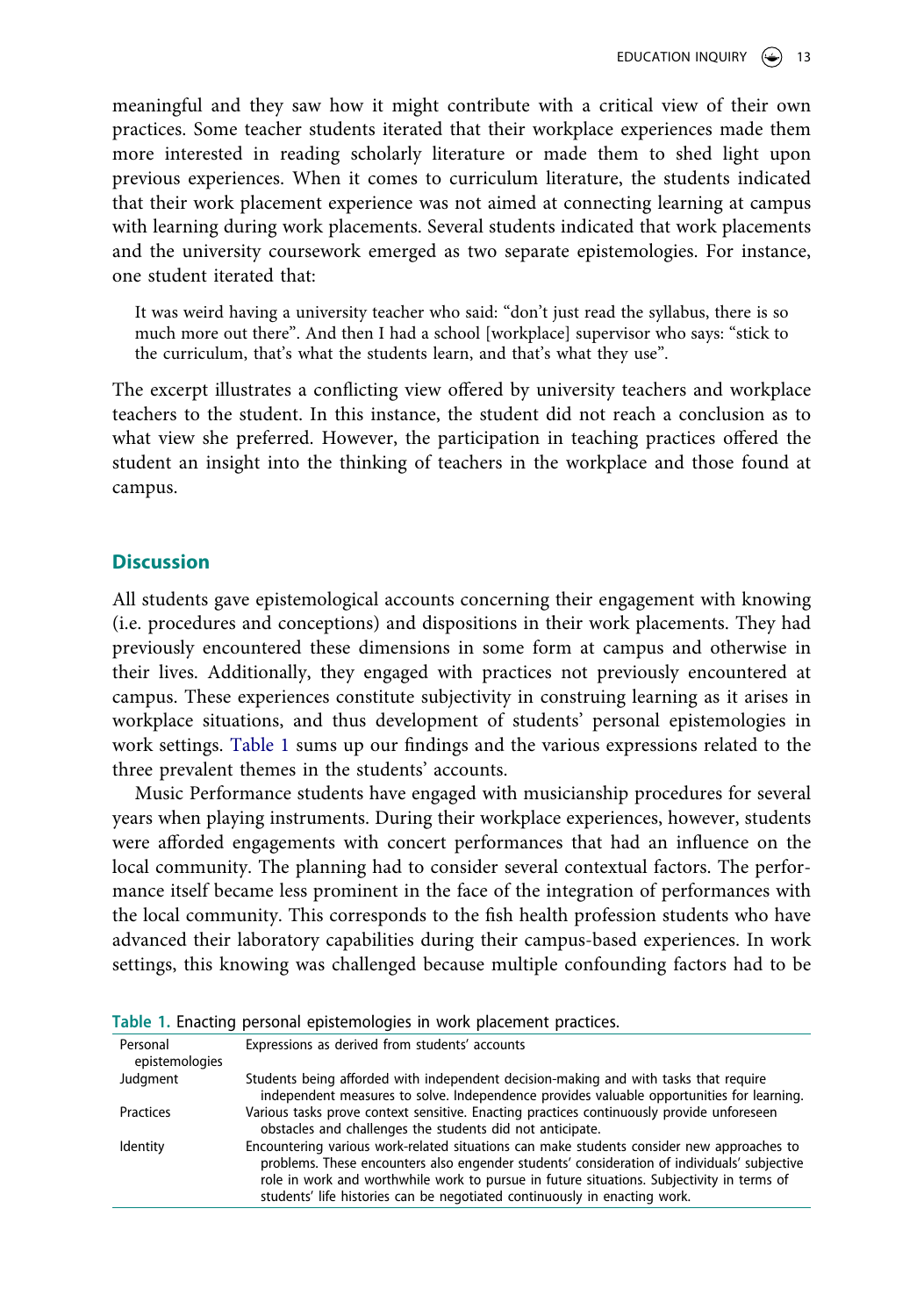14  $\left(\rightarrow\right)$  T. N. HOLE ET AL.

accounted for (e.g. weather, limited time, and the opinion of the local farmers). The teacher students experienced similar developments where some found that keeping their pupils focused was less important than anticipated. Instead, their principal challenges were unanticipated instances, such as hallway encounters or one-to-one counselling.

### *Expressions of knowing and working experiences*

Through their workplace experiences students considered expressions of dispositions, and conceptual and procedural knowing (Billett, [2001](#page-18-14); Magolda et al., [2008\)](#page-19-9) across all participants and programmes. However, the findings reveal that there was increased emphasis on particular expressions in different programmes. The Aqua Medicine students gave accounts of a dichotomy between their schooling at campus, which provides extensive conceptual knowing, and procedural knowing provided in their work placements. This was evident in accounts such as how the students found they could not really count the lice on fish. According to one student, counting lice was something they had learned at campus, but was unable to complete in the work placement. In contrast, the Music Performance students revealed that aspects of their procedural knowing were extensively engaged through their overall experience as musicians, and at campus. They engaged with other domains of knowing in their work placements, namely how communities and musicians interact in the enactment of concerts and other performances. Thus, the understanding of concepts was developed for Aqua Medicine and Music Performance students, where lice counting and performance encapsulated aspects they had not considered prior to the work placement.

<span id="page-14-0"></span>This dichotomy between affordances of knowing at campus and through work was highly problematic among some Aqua Medicine students. The enactment of their occupation was seen to more legitimately take place in work placements than at campus. This tension between occupational- and campus training has been documented in several education programmes, such as in teacher education (e.g. Korthagen, [2010](#page-19-21)). Across all participants and work placements, the tension emerged as: (i) conflicting recommendations for literature as experienced by teacher students, (ii) as complexities in sampling and laboratory work among Aqua Medicine students, and (iii) as ways to follow fellow musicians in participating in an orchestra, or the enactment of a successful performance with a variety of communities to attend to among the Music Performance students. In these cases, students seemed to convey that they had been misled on campus at some point or provided an inaccurate representation of their working life.

Aqua Medicine Education is aimed towards a specific occupation, as opposed to other biology students, with whom they share a substantial amount of coursework. It is therefore interesting to note that a perception of misleading content at campus exists in the Aqua Medicine programme. The shared coursework raises questions as to the extent to which this tension is promoted by work placements or is also prevalent in disciplinary educations. Given this, it is important to emphasise that the students' expositions still indicate that their engagement with complexities through work further developed their critical sense as to what constitutes valuable learning at campus. That is, to what degree it is valuable to implement concepts, procedures and values as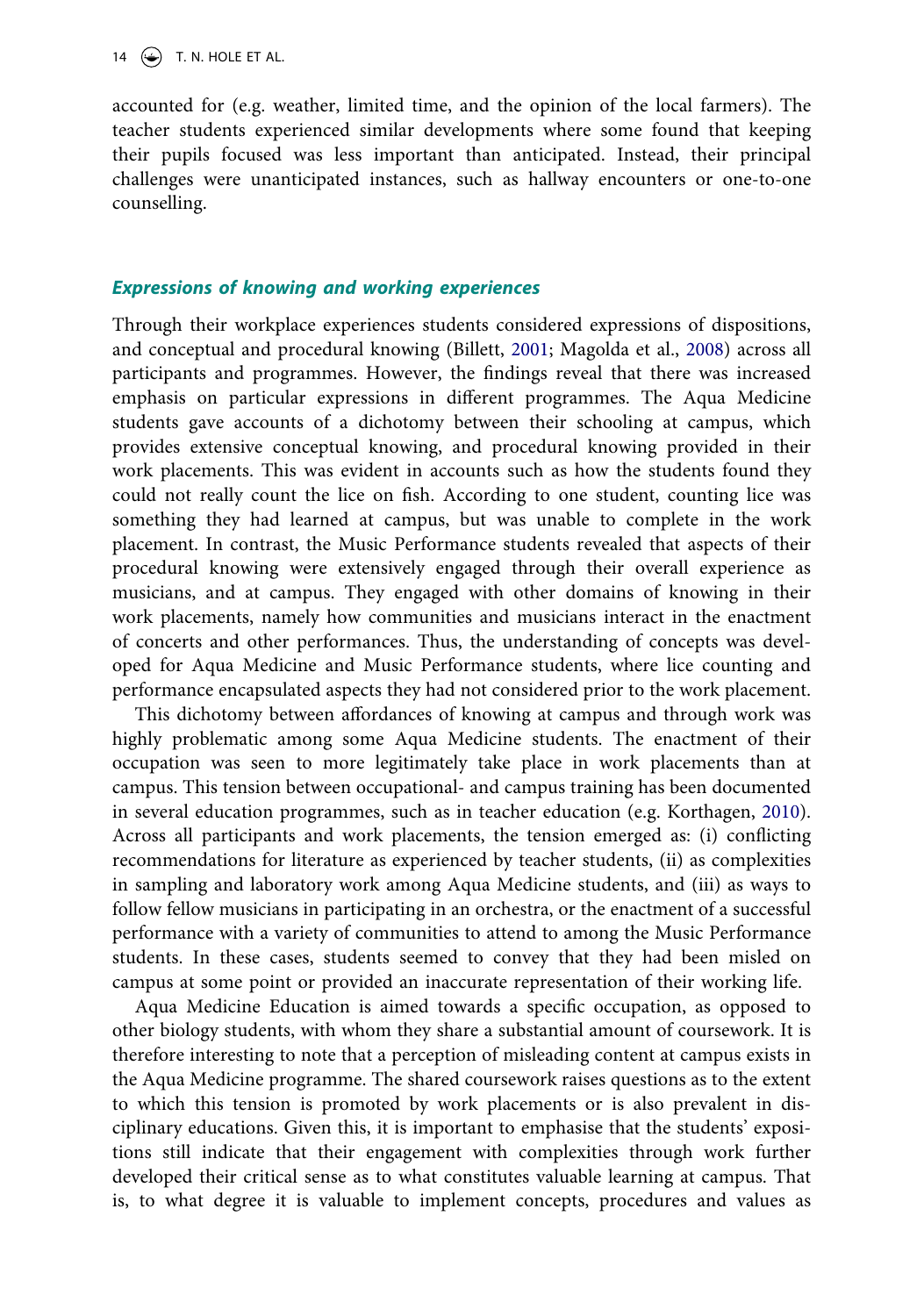disseminated by teachers in their understanding of their work as Aqua Medicine Biologists.

<span id="page-15-1"></span><span id="page-15-0"></span>According to the students' utterances from all three programmes, we suggest that the students have developed their independent understanding of their education. They better understand how to enact their knowledge and what knowledge to pursue further. In other words, we have documented instances of procedural and conceptual learning, which is superseded by the students' accounts of their subjectivity in engagements with practices. These findings align with diverse approaches to learning in higher education (Billett, [2009b;](#page-18-17) Eraut, [2004](#page-19-22)). Baillie, Bowden, and Meyer ([2013\)](#page-18-18) criticise the strong emphasis on singular iterations of knowledge (i.e. procedures and concepts) in higher education, and call for a new focus on individuals' dispositions to act at a later stage. That is, what procedures and concepts the students will pursue, and the extent to which they will put effort into their learning. Indeed, several authors have found that dispositions have a close relationship with learning (Hodkinson et al., [2008;](#page-19-17) Prawat, [1989](#page-19-15)). In our study, this is also illustrated by the teacher students' emphasis on being provided with an appropriate level of freedom to experience risk and to autonomously plan and execute lessons.

#### *Conceptual model*

We have employed a wide conceptualisation of students' engagement with work placement epistemologies by including concepts, procedures, and dispositions. The purpose of this wide approach was to make use of developments in practice-oriented research that conceives of learning through practice by analysing knowing in expressions such as procedural and conceptual knowledge, and dispositions (Billett, [2001;](#page-18-14) Duguid, [2005\)](#page-18-5) and to capture their relevance to investigate three different work placement schemes.

An important finding concerns the differentiating dimensions of conceptual and procedural knowing enacted by the students. A second finding concerns students' dispositions, which is based on an emphasis on students' volition to engage with the knowing that develops in working practices. This volition is based on individuals' dispositions as they are formed through individuals' life histories, and further developed as students engage with work in the context of their studies.

The workplace practices were enacted in communities, such as those encountered by setting up a show in a small town (Music Performance students), in the rural culture of Western Norway (Aqua Medicine students), and the school community (Teacher Education students). Conceptually, the communities initiate practices that accommodate students' learning through their engagement, and shape students' propensities to further engage. These engagements then shape students' trajectories through personal epistemologies related to their present and future work.

Magolda et al. ([2008](#page-19-9)) hold that students' encounters with diverging knowledge claims, including those underpinned by various social settings (e.g. campuses and workplaces), are crucial for the development of subjectivity in their knowledge claims. Thus, the extent to which procedures, concepts and dispositions are developed can hardly be separated from their personal epistemologies. Our findings support the notion that crucial learning within work placements is not necessarily connected to the access students are given to specific iterations of knowing. Instead, the learning is connected to the development of personal epistemologies that are born from encounters within the work placement. We propose the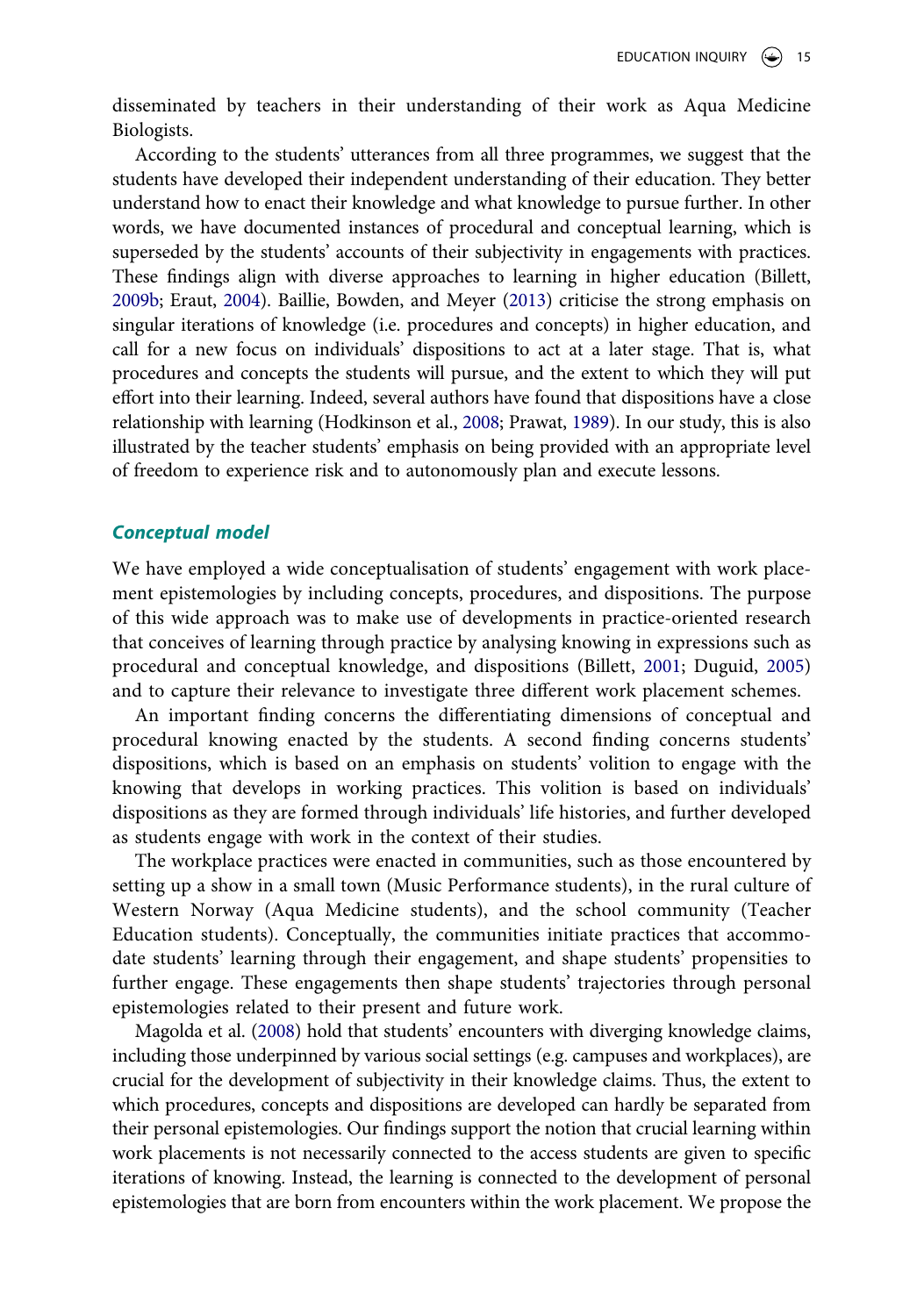

<span id="page-16-0"></span>**Figure 1.** Conceptual model of work placement learning and personal epistemologies as drawn from our analysis

following model [\(Figure 1](#page-16-0)) to conceptualise the relationships between workplace practices, the knowing found in enacting these practices, and personal epistemologies engendered by engaging and discussing knowing.

The three instances proposed in [Figure 1](#page-16-0) (practices, knowing, and personal epistemologies) should not be construed to be causal. Rather, all three instances coexist and develop concurrently as individuals engage in working practices. As argued by Rogoff ([1995\)](#page-19-14) and other sociocultural learning researchers, discerning learning as continuous implies concurrent rather than intermittent learning.

## **Conclusion**

By documenting how knowing and dispositions intermingle in the students' accounts of personal epistemologies, we have aimed to provide a new lens through which educators and researchers can understand learning through work placements. In pedagogical terms, the inclusion of dispositions can be a valuable asset to traditional focus on conceptual knowing in relation to students' education. Based on our findings, we argue the core activity of a work placement as the following:

- To perform or take part in authentic work that is relevant for the education and future occupation of the student.
- To perform or take part in authentic work differs from other teaching activities in that the tasks are not executed for the sake of training. This implies that the student has some level of responsibility for a product or result that is used outside the educational setting.
- A work placement should be performed in a working community and with one or more mentors.
- Reflection on personal epistemologies, e.g. on the connection between practice and knowing, will help to optimise students' learning.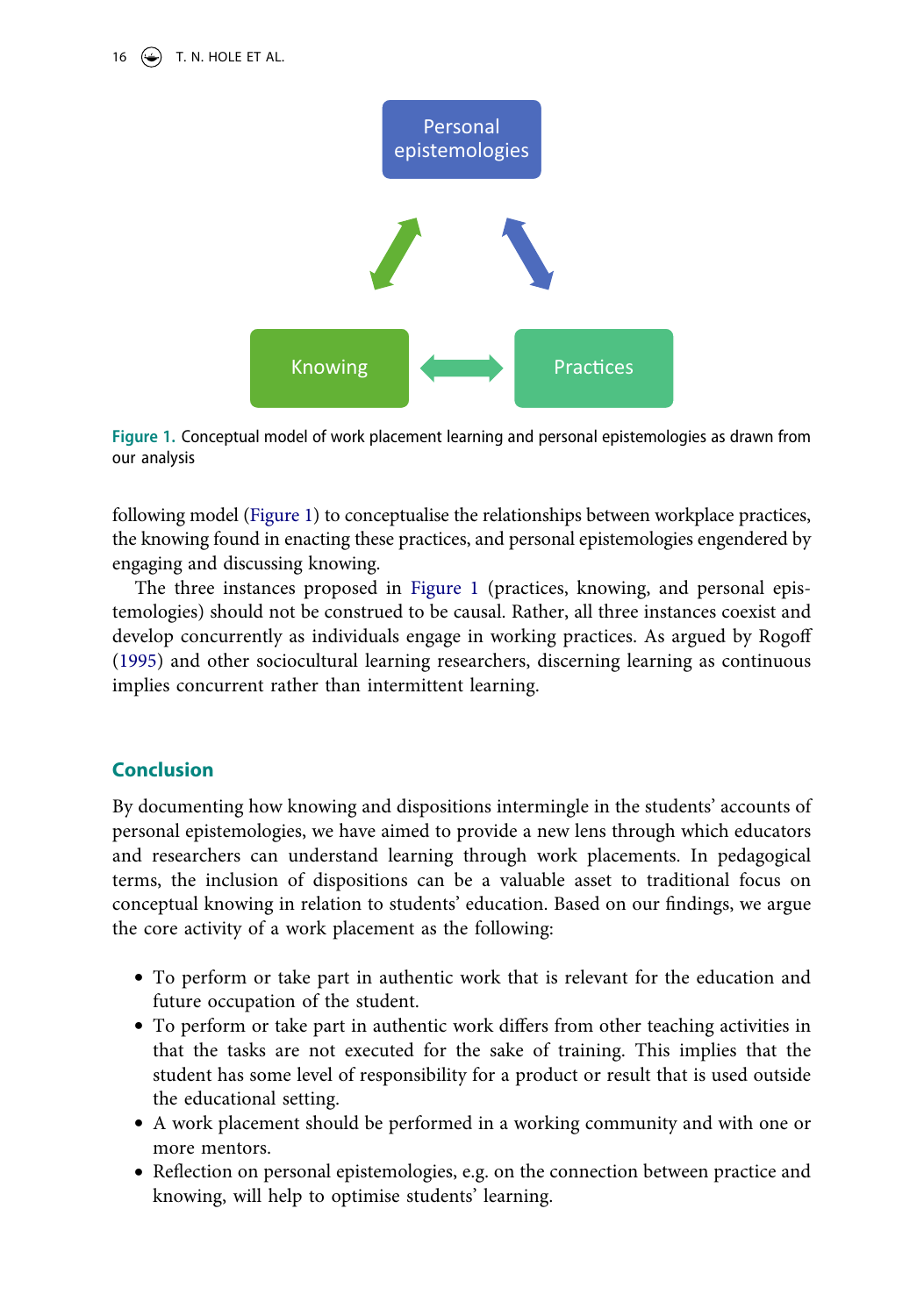Further study is required to gauge the extent to which students' perception of highly crucial learning occurs solely in work placements, which should indicate change in teachers' approaches to students' learning in campus. Nevertheless, simply acknowledging the complexities of practice in regular teaching can aid students to adjust expectations and enactment of their knowing in work placements.

## **Acknowledgments**

We would like to thank Sondre Lode and Kari Smith for their aid in data gathering and interpretation. Thanks to all student participants for sharing their thoughts. This work was supported by the Norwegian Research Council under Grant 238043; Programme for Evaluation and Quality Development at the University of Bergen.

## **Disclosure statement**

No potential conflict of interest was reported by the author(s).

## **Funding**

This work was supported by the Norwegian Research Council [238043].

## **Notes on contributors**

*Torstein Nielsen Hole* (PhD) is an advisor at the Norwegian Agency for International Cooperation and Quality Enhancement in Higher Education where he works with the Centres for Excellence in Education scheme. He has worked as a researcher and associate professor in education and his research interests include active learning, epistemology, and workplace learning in higher education.

*Gaute Velle* (dr.scient) is a researcher at NORCE and professor in biology at the University of Bergen. Apart from his research interests in biology he is interested in active learning and work placements.

*Ingrid Helleve* (PhD) is a professor in education at the University of Bergen. Her research interests include professional development, digitization and teacher education.

*Marit Ulvik* (PhD) is a professor in education at the University of Bergen. Her research interests include professional development and teacher education.

*Jon Helge Sætre* (PhD) is an associate professor and leader of the Centre for Excellence in Music Performance Education at the Norwegian Academy of Music. His research interests include music in schools, teacher education and specialist music education.

*Brit Ågot Brøske* is an associate professor at the Norwegian Academy of Music. Her research interests include intercultural collaboration in music education and music teacher training.

*Arild Raaheim* (PhD) is a professor of higher education at the University of Bergen. His research interests include digitalization, learning and assessment in higher education.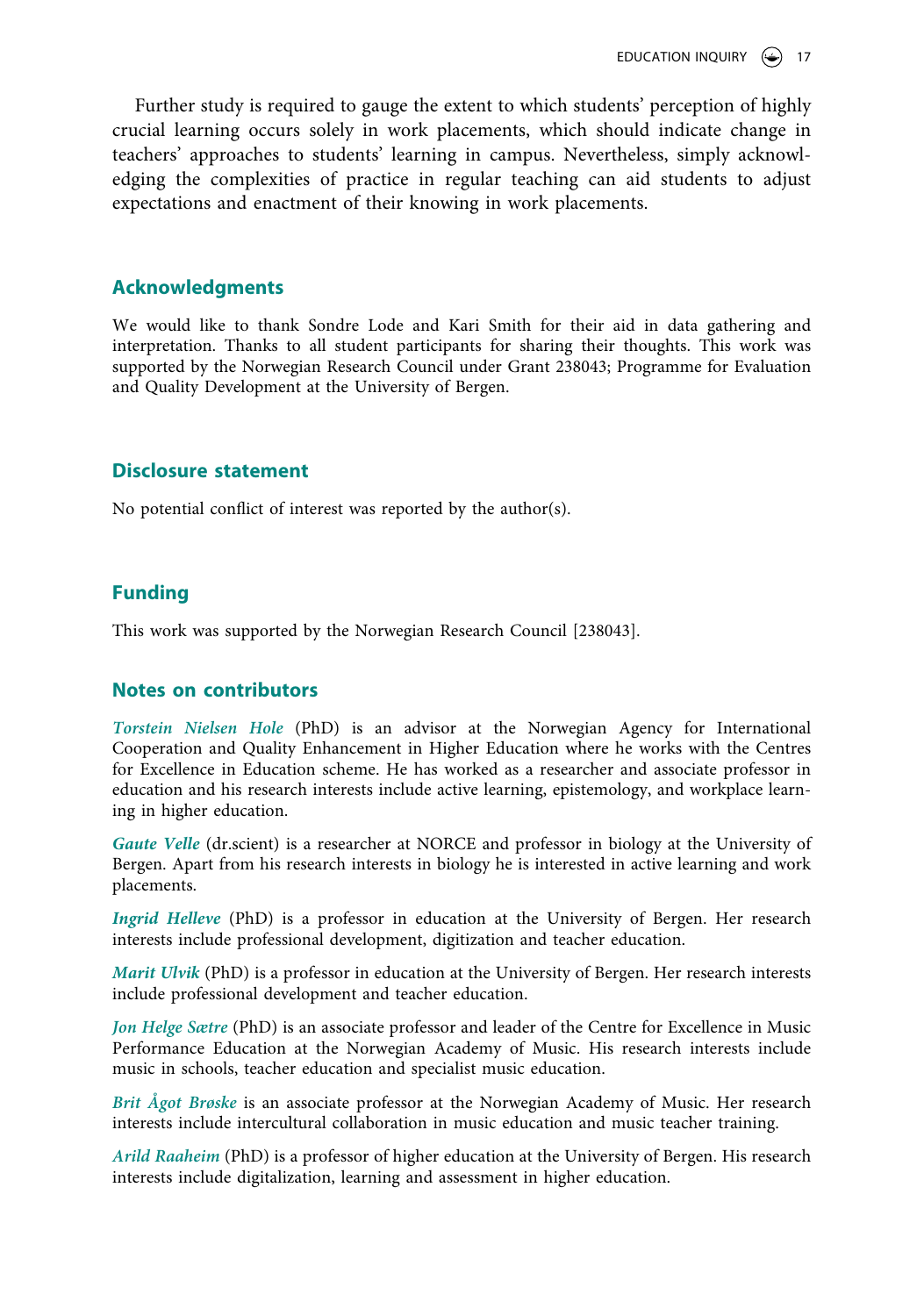#### **ORCID**

Torstein Nielsen Hole http://orcid.org/0000-0002-8066-9980 Arild Raaheim **b** http://orcid.org/0000-0001-5668-8703

## **References**

- <span id="page-18-18"></span>Baillie, C., Bowden, J. A., & Meyer, J. H. F. ([2013\)](#page-15-0). Threshold capabilities: Threshold concepts and knowledge capability linked through variation theory. *Higher Education*, *65*(2), 227–246.
- <span id="page-18-13"></span>Barbour, R., & Kitzinger, J. [\(1999\)](#page-5-0). *Developing focus group research*. London: SAGE Publications Ltd. doi:[10.4135/9781849208857](https://doi.org/10.4135/9781849208857)
- <span id="page-18-7"></span>Barton, G., & Billett, S. [\(2017\)](#page-3-0). Personal epistemologies and disciplinarity in the workplace: Implications for international students in higher education. In *Professional learning in the work place for international students* (pp. 111–126). Cham: Springer. doi:[10.1007/978-3-319-](https://doi.org/10.1007/978-3-319-60058-1_7) [60058-1\\_7](https://doi.org/10.1007/978-3-319-60058-1_7)
- <span id="page-18-14"></span>Billett, S. ([2001\)](#page-7-0). *Learning in the workplace: Strategies for effective practice*. Sydney: Allen & Unwin.
- <span id="page-18-10"></span>Billett, S. [\(2003](#page-3-1)). Sociogeneses, activity and ontogeny. *Culture & Psychology*, *9*(2), 133–169.
- <span id="page-18-16"></span>Billett, S. [\(2004\)](#page-11-0). Learning through work: Workplace participatory practices. In H. Rainbird, A. Fuller, & A. Munro (Eds.), *Workplace learning in context* (pp. 109–125). London: Routledge. doi:[10.4324/9780203571644](https://doi.org/10.4324/9780203571644)
- <span id="page-18-6"></span>Billett, S. ([2009a](#page-2-0)). Personal epistemologies, work and learning. *Educational Research Review*, *4*(3), 210–219.
- <span id="page-18-17"></span>Billett, S. [\(2009b](#page-15-1)). Realising the educational worth of integrating work experiences in higher education. *Studies in Higher Education*, *34*(7), 827–843.
- <span id="page-18-2"></span>Billett, S. ([2014\)](#page-2-1). Integrating learning experiences across tertiary education and practice settings: A socio-personal account. *Educational Research Review*, *12*, 1–13.
- <span id="page-18-0"></span>Billett, S. (Ed.). ([2015](#page-2-2)). Integrating practice-based experiences into higher education. In *Integrating practice-based experiences into higher education* (pp. 1–26). Dodrecht: Springer Science+Business Media.
- <span id="page-18-3"></span>Billett, S. [\(2017\)](#page-2-3). Developing Domains of Occupational Competence: Workplaces and Learner Agency. In M. Mulder (Ed.), *Competence-based Vocational and Professional Education* (pp. 47–66). Springer International Publishing. [https://doi.org/10.1007/978-3-319-41713-4\\_2](https://doi.org/10.1007/978-3-319-41713-4_2)
- <span id="page-18-12"></span>Brinkmann, S. [\(2007\)](#page-5-1). Could interviews be epistemic? An alternative to qualitative opinion polling. *Qualitative Inquiry*, *13*(8), 1116–1138.
- <span id="page-18-11"></span>Brøske, B. Å., & Saetre, J. H. ([2017\)](#page-4-0). Becoming a musician in practice: A case study. *Music & Practice*, *3*, 1–21.
- <span id="page-18-4"></span>Brown, J. S., & Duguid, P. [\(1991\)](#page-2-4). Organizational learning and communities-of-practice: Toward a unified view of working, learning, and innovation. *Organization Science*, *2*(1), 40–57.
- <span id="page-18-8"></span>Brown, J. S., & Duguid, P. ([2001](#page-3-2)). Knowledge and organization: A social-practice perspective. *Organization Science*, *12*(2), 198–213.
- <span id="page-18-15"></span>Costley, C. [\(2011](#page-7-1)). Workplace learning and higher education. In M. Malloch, L. Cairns, K. Evans, & B. N. O'Connor (Eds.), *The SAGE handbook of workplace learning* (pp. 395–406). London, UK: SAGE Publications Ltd. doi:[10.4135/9781446200940.n29](https://doi.org/10.4135/9781446200940.n29)
- <span id="page-18-1"></span>Crebert, G., Bates, M., Bell, B., Patrick, C. J., & Cragnolini, V. ([2004\)](#page-2-5). Developing generic skills at university, during work placement and in employment: Graduates' perceptions. *Higher Education Research and Development*, *23*(2), 147–165.
- <span id="page-18-5"></span>Duguid, P. ([2005](#page-2-6)). "The art of knowing": Social and tacit dimensions of knowledge and the limits of the community of practice. *The Information Society*, *21*(2), 109–118.
- <span id="page-18-9"></span>Eraut, M. ([2000\)](#page-3-3). Non-formal learning and tacit knowledge in professional work. *British Journal of Educational Psychology*, *70*(1), 113–136.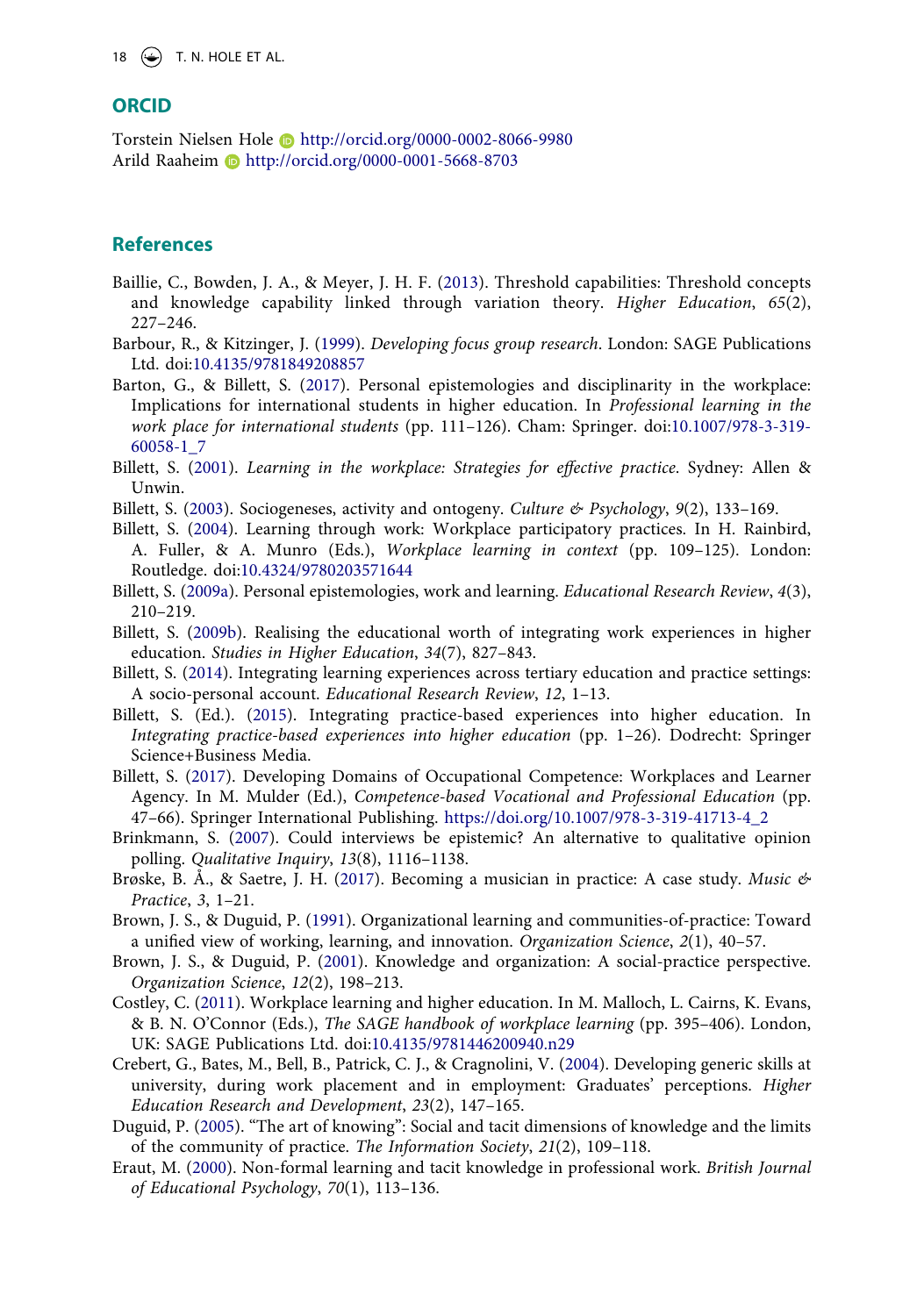- <span id="page-19-22"></span>Eraut, M. ([2004\)](#page-15-0). Transfer of knowledge between education and workplace settings. *Workplace Learning in Context*, (2004), 201–221. doi:[10.4324/9780203571644](https://doi.org/10.4324/9780203571644)
- <span id="page-19-11"></span>Gascoigne, N., & Thornton, T. ([2014\)](#page-3-4). *Tacit knowledge*. London: Routledge. doi:[10.1111/1746-](https://doi.org/10.1111/1746-8361.12123) [8361.12123](https://doi.org/10.1111/1746-8361.12123)
- <span id="page-19-5"></span>Gherardi, S. [\(2009a\)](#page-2-7). Community of practice or practices of a community? In S. J. Armstrong & C. V. Fukami (Eds.), *The SAGE handbook of management learning, education, and development* (pp. 514–530). Los Angeles: SAGE Publications Ltd. doi:[10.4135/9780857021038.n27](https://doi.org/10.4135/9780857021038.n27)
- <span id="page-19-19"></span>Gherardi, S. ([2009b\)](#page-9-0). Introduction: The critical power of the 'practice lens'. *Management Learning*, *40*(2), 115–128.
- <span id="page-19-6"></span>Gherardi, S. ([2016](#page-2-8)). To start practice theorizing anew: The contribution of the concepts of agencement and formativeness. *Organization*, *23*(5), 680–698.
- <span id="page-19-18"></span>Grossman, P., Compton, C., Igra, D., Ronfeldt, M., Shahan, E., & Williamson, P. W. [\(2009\)](#page-7-1). Teaching practice: A cross-professional perspective. *Teachers College Record*, *111*(9), 2055–2100.
- <span id="page-19-3"></span>Helyer, R. ([2011](#page-2-1)). Aligning higher education with the world of work. *Higher Education, Skills and Work-Based Learning*, *1*(2), 95–105.
- <span id="page-19-7"></span>Hodges, D. C. ([1998](#page-2-8)). Participation as dis-identification with/in a community of practice. *Mind, Culture, and Activity*, *5*(4), 272–290.
- <span id="page-19-17"></span>Hodkinson, P., Biesta, G., & James, D. ([2008\)](#page-7-2). Understanding learning culturally: Overcoming the dualism between social and individual views of learning. *Vocations and Learning*, *1*(1), 27–47.
- <span id="page-19-20"></span>Hodkinson, P., & Hodkinson, H. [\(2004\)](#page-10-0). The significance of individuals' dispositions in workplace learning: A case study of two teachers. *Journal of Education and Work*, *17*(2), 167–182.
- <span id="page-19-8"></span>Hole, T. N., Velle, G., Riese, H., Raaheim, A., & Simonelli, A. L. L. [\(2018\)](#page-2-9). Biology students at work: Using blogs to investigate personal epistemologies. *Cogent Education*, *5*(1), 1–16.
- <span id="page-19-1"></span>Kennedy, M., Billett, S., Gherardi, S., Grealish, L., Harteis, C., & Gruber, H. ([2015\)](#page-1-6). *Practicebased learning in higher education: Jostling cultures*. Dordrecht: Springer. doi:[10.1007/978-94-](https://doi.org/10.1007/978-94-017-9502-9) [017-9502-9](https://doi.org/10.1007/978-94-017-9502-9)
- <span id="page-19-21"></span>Korthagen, F. A. J. ([2010](#page-14-0)). How teacher education can make a difference. *Journal of Education for Teaching*, *36*(4), 407–423.
- <span id="page-19-13"></span>Lave, J. ([1996](#page-3-1)). The practice of learning. In S. Chaiklin & J. Lave (Eds.), *Understanding practice perspectives on activity and context* (pp. 3–32). Cambridge, NY: Cambridge University Press.
- <span id="page-19-4"></span>Lave, J., & Wenger, E. ([1991](#page-2-4)). *Situated learning: Legitimate peripheral participation*. Cambridge, NY: Cambridge University Press.
- <span id="page-19-9"></span>Magolda, M. B., Abes, E., & Torres, V. ([2008\)](#page-3-5). Epistemological, intrapersonal, and interpersonal development in the college years and young adulthood. In M. C. Smith & N. DeFrates-Densch (Eds.), *Handbook of research on adult learning and development* (pp. 184–219). Abingdon: Routledge. doi:[10.4324/9780203887882.ch7](https://doi.org/10.4324/9780203887882.ch7)
- <span id="page-19-0"></span>OECD. [\(2017\)](#page-1-7). *Education at a Glance 2017*. Author. doi:[10.1787/eag-2017-en](https://doi.org/10.1787/eag-2017-en)
- <span id="page-19-16"></span>Onwuegbuzie, A. J., Dickinson, W. B., Leech, N. L., & Zoran, A. G. [\(2009\)](#page-6-0). A qualitative framework for collecting and analyzing data in focus group research. *International Journal of Qualitative Methods*, *8*(3), 1–21.
- <span id="page-19-2"></span>Parker, L. E., & Morris, S. R. ([2016](#page-1-8)). A survey of practical experiences & co-curricular activities to support undergraduate biology education. *The American Biology Teacher*, *78*(9), 719–724.
- <span id="page-19-12"></span>Polanyi, M. [\(1962](#page-3-6)). *Personal knowledge*. Chicago: The University of Chicago Press.
- <span id="page-19-15"></span>Prawat, R. S. ([1989](#page-3-7)). Promoting access to knowledge, strategy, and disposition in students: A research synthesis. *Review of Educational Research*, *59*(1), 1.
- <span id="page-19-14"></span>Rogoff, B. [\(1995](#page-3-8)). Observing sociocultural activity on three planes: Participatory appropriation, guided participation, and apprenticeship. In J. V. Wertsch, P. Del Río, & A. Alvarez (Eds.), *Sociocultural studies of mind* (pp. 139–164). Los Angeles: Cambridge University Press.
- <span id="page-19-10"></span>Ryle, G. [\(2009\)](#page-3-9). *The concept of mind*. London: Routledge.